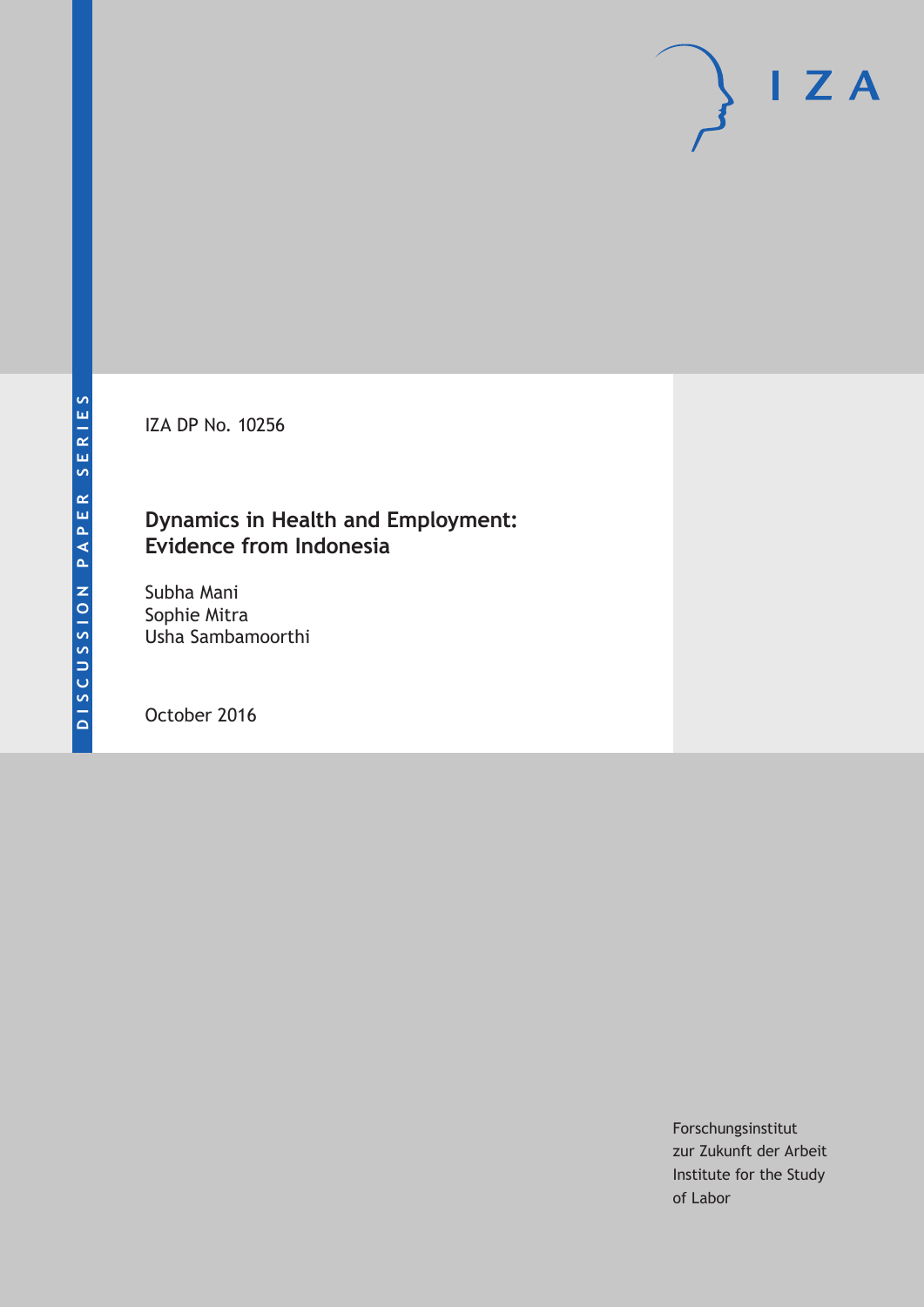# **Dynamics in Health and Employment: Evidence from Indonesia**

# **Subha Mani**

*Fordham University, University of Pennsylvania and IZA* 

# **Sophie Mitra**

*Fordham University* 

# **Usha Sambamoorthi**

*West Virginia University*

# Discussion Paper No. 10256 October 2016

IZA

P.O. Box 7240 53072 Bonn Germany

Phone: +49-228-3894-0 Fax: +49-228-3894-180 E-mail: iza@iza.org

Any opinions expressed here are those of the author(s) and not those of IZA. Research published in this series may include views on policy, but the institute itself takes no institutional policy positions. The IZA research network is committed to the IZA Guiding Principles of Research Integrity.

The Institute for the Study of Labor (IZA) in Bonn is a local and virtual international research center and a place of communication between science, politics and business. IZA is an independent nonprofit organization supported by Deutsche Post Foundation. The center is associated with the University of Bonn and offers a stimulating research environment through its international network, workshops and conferences, data service, project support, research visits and doctoral program. IZA engages in (i) original and internationally competitive research in all fields of labor economics, (ii) development of policy concepts, and (iii) dissemination of research results and concepts to the interested public.

IZA Discussion Papers often represent preliminary work and are circulated to encourage discussion. Citation of such a paper should account for its provisional character. A revised version may be available directly from the author.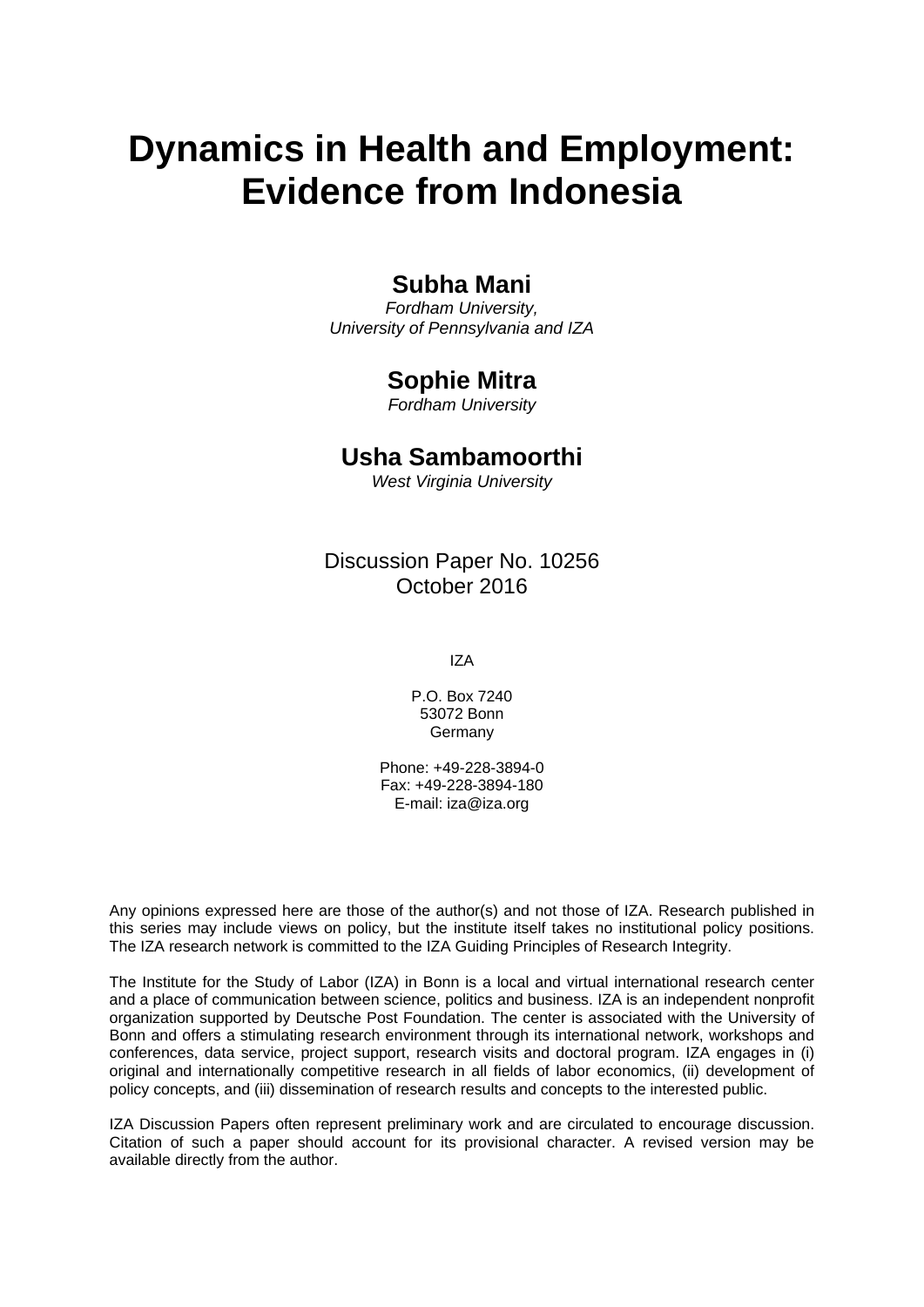IZA Discussion Paper No. 10256 October 2016

# **ABSTRACT**

# **Dynamics in Health and Employment: Evidence from Indonesia\***

This paper examines the consequences of disability, identifying for the first time, the separate impacts of onsets and recoveries from disability on both employment status and hours worked using panel data from Indonesia. We find that changes in physical functioning have no affect hours worked among the employed. However, we find that onsets of physical limitations lead to an increase in the probability of leaving employment, while recoveries increase the probability of returning to work. We also find a larger effect among selfemployed workers compared to salaried workers. These results overall point towards a need for social protection policies with a focus on health, disability, and employment in Indonesia.

JEL Classification: I12, J32, J24

Keywords: health, disability, aging, employment, hours worked, Indonesia

Corresponding author:

 $\overline{a}$ 

Subha Mani Department of Economics Fordham University 441 East Fordham Road Dealy Hall, E 520 Bronx, New York 10458 USA E-mail: smani@fordham.edu

<sup>\*</sup> We are grateful for insightful comments from session participants at the 2013 Association of Public Policy And Management (APPAM) Annual Meeting, the 2013 Population Association of America Annual Meeting, and seminars at Fordham University, University of Kwazulu Natal, and the Japan International Economic Agency Research Institute. The usual disclaimer applies.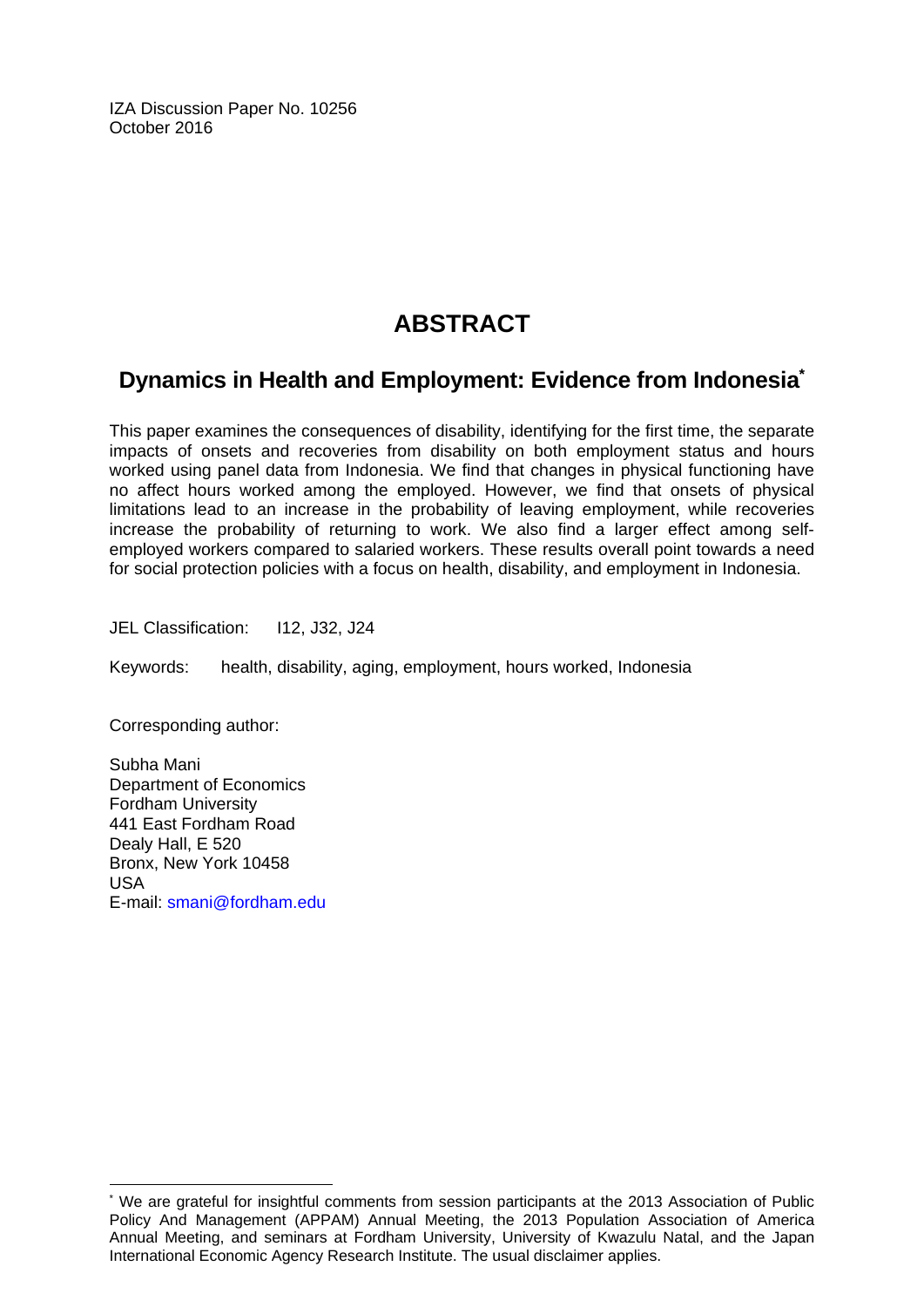#### **1. Introduction**

The proposition that health in general, and disability in particular, may affect employment seems reasonable, if not obvious (Bowen and Finegan 1969; Currie and Madrian 2000). There is much evidence on the impact of health shocks on lost productivity and wages in low- and middleincome countries (LMICs) (e.g., Alderman, Behrman, Hoddinott (2005); Rivera B, Currais (2005); Thomas and Strauss (1997); Thomas et al (2006)). However, the negative impact of health shocks on labor force participation and hours worked is only documented in high-income countries (e.g., Cai, Mavromaras, Oguzoglu (2014); García Gómez, López Nicolás (2006)). In addition, while disability has been associated with multidimensional poverty in LMICs (Mitra et al 2013; Trani et al (2015; 2016)), the negative correlation between disability and employment has not been systematically found (Mizunoya et al 2013). It is possible that some labor markets in developing countries have more flexibility and fluidity that make it possible to stay or return to work following a health shock or disability onset.

Assessing the effects of health and disability on labor market outcomes (employment and hours worked) in LMICs remains important for several reasons. First, there is evidence of an epidemiological transition in terms of declining mortality and increasing morbidity (Shrestra 2000). With longer lives comes increasing prevalence of chronic health conditions, the number of years in a working life with health problems and disability is on the rise, and the economic consequences of disability onsets with causal interpretation remain limited. Second, increase in the incidence of disability with aging also comes with substantial transitions in disability with individuals reporting both onsets and recoveries over time. Consequently making it important to separate out the causal effects of both disability onsets and recoveries on labor market outcomes. Third, few individuals and households are formally insured against health shocks whether through health insurance, sick leave or disability insurance. Therefore, the link between health, disability, and labor market outcomes is of increasing policy relevance.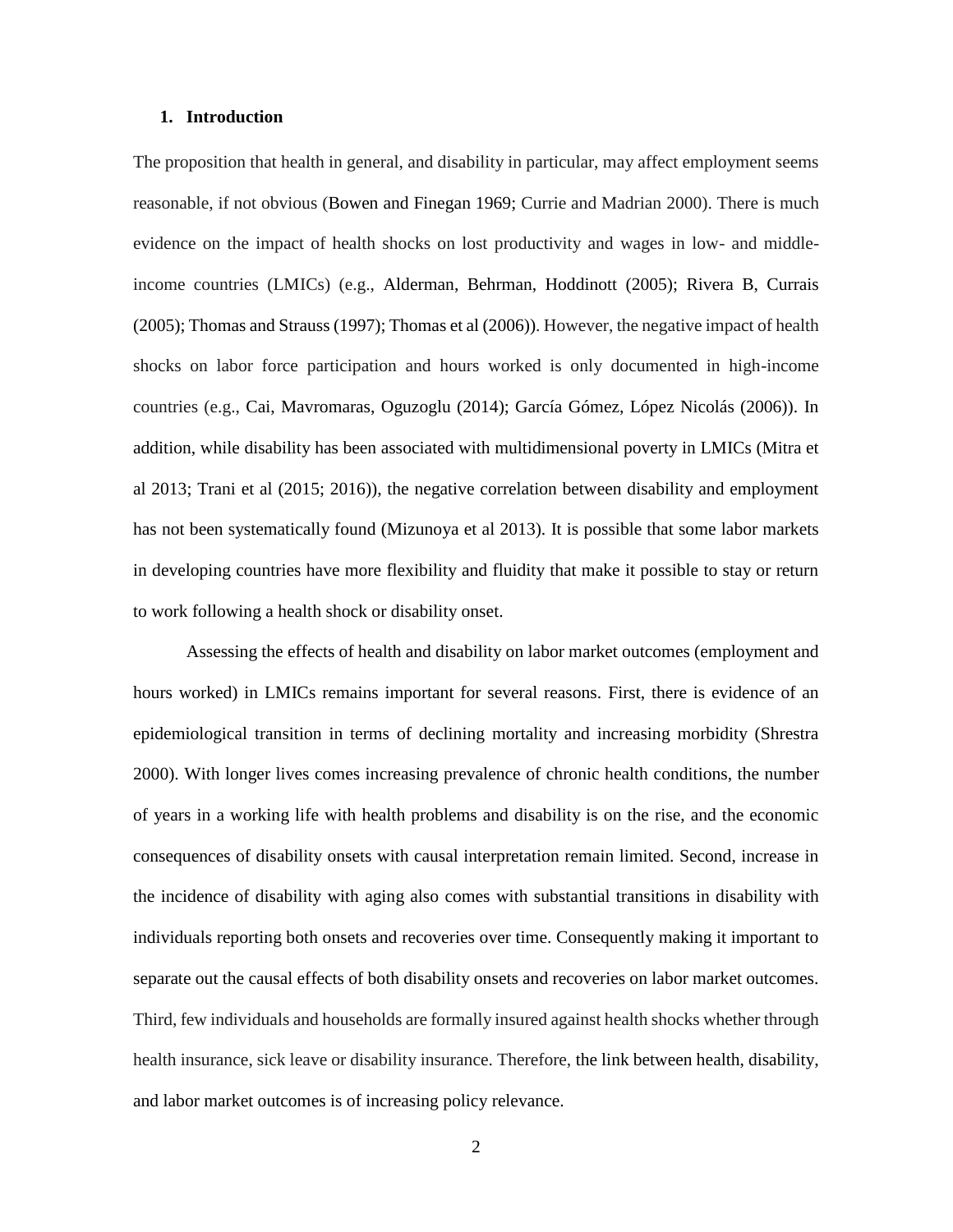This paper addresses several questions on the dynamics of disability and labor market outcomes that have received limited attention in LMICs. First, how prevalent are physical disabilities and recoveries. Second, how do individuals adjust their employment status and hours worked to a physical disability? Third, what is the impact of recovery on employment and hours worked? To examine these questions we use a unique panel dataset following working age adults for 14 years through four waves of the Indonesian Family Life Survey (IFLS) separately identifying for the first time, the causal effects of onsets of disability and recoveries on labor market outcomes. We use a variety of measures of disability measured in terms of physical functioning. This paper also addresses the endogeneity of disability using a first difference (FD) and first difference instrumental variable (FD-IV) estimation strategies.

A handful of studies in LMICs that attempt to analyze the relationship between disability and labor market outcomes have produced mixed findings. Five of the six studies on the impact of health decrement on employment status find a negative effect (Gertler and Gruber 2002; Pohl, Neilson and Parro 2013; Schultz 2008). Three of the five studies that examine the impact of health decrements and disability find a negative impact on hours worked (Schultz and Tansel 1997; Mete, Ni and Scott 2008; Schultz 2008; Gertler and Gruber (2002)). Fewer researchers have examined the impact of disability on individual earnings and wages. While Genoni (2012) and Schultz (2008) do not find a significant effect of health decrements on individuals' earnings, Schultz and Tansel (1997) do so.

The body of evidence is mixed partly due to challenges in measuring health and disability and the complex relationships between health and labor market outcomes. Health can be measured with many facets and levels of severity. Another challenge lies in econometrically isolating the causal impact of health on economic outcomes. The relationship between health and labor market outcomes is complex, with positive (e.g. mental health benefits that may come from social networking at work) and negative (e.g., through work-related stress or injuries) relationships.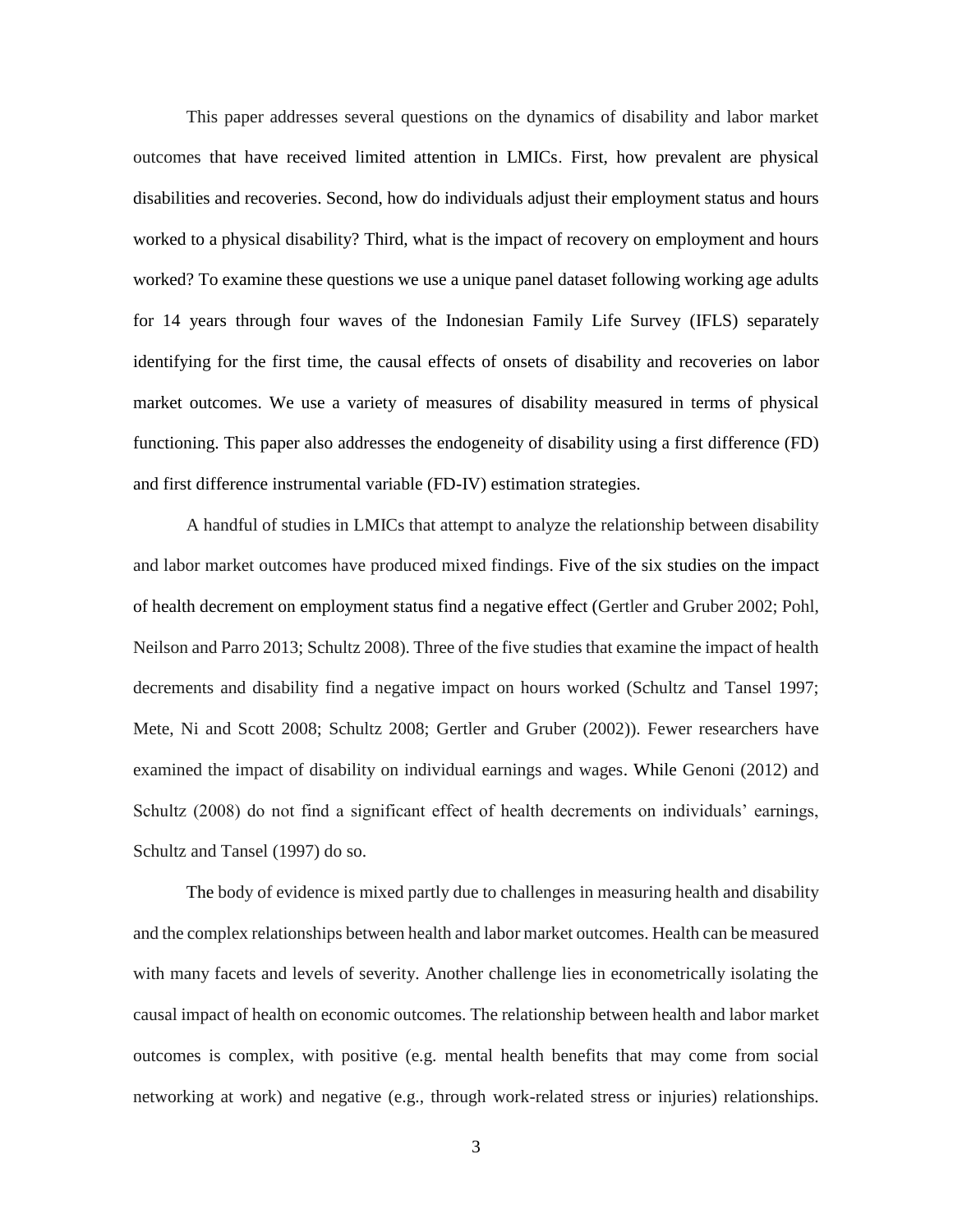Thus, health decrements and disability are not strictly exogenous. Finally, the existing literature makes no distinction between the economic cost of disability onset and the economic gains or recovery associated with recovery form disability.

We construct a unique panel dataset following working age adults for 14 years through four waves of the Indonesian Family Life Survey (IFLS) to separately identify for the first time, the causal effects of both onsets of disability (for a variety of measures) and as well as recoveries from disability on labor market outcomes. Our preferred FD-IV estimates show that onset of physical activity limitations and recovery has implications for job entry and exit, but has no impact on hours worked. Our preferred estimates address both omitted variables bias as well as measurement error bias in physical functioning limitation. Answers to these questions have important policy implications for the design of safety net programs in LMICs.

#### **2. Background**

In Indonesia, during the period of this study, 1993–2007, unemployment fluctuated from 3.9% in 1995, to 9.9% in 2004, and down to 8.4% in 2008 (World Bank 2015). The Asian Economic Crisis also affected Indonesia in 1996/97, which led not so much to a reduction in employment, but to an increased reliance on self-employment, and to a lesser extent, on farm work (Smith et al 2002). In Indonesia, as in LMICs in general, labor markets are segmented and most employment is found in the informal sector, where people are self-employed or work in microenterprises. The informal sector has commonly been characterized as an "easy-entry sector that workers can enter to earn some cash in preference to earning nothing" (Fields 2005). Fields points that "barriers to entry to such occupations are small or non-existent. In some contexts, primarily urban, all that would-be workers need to do is make a minimal investment in the product or service to be sold." This ease of entry into the informal sector helps explain the relatively low level of unemployment rates in many LMICs, and may facilitate the re-entry into the labor market after a health shock.

During the study period, access to social insurance or protection programs that may address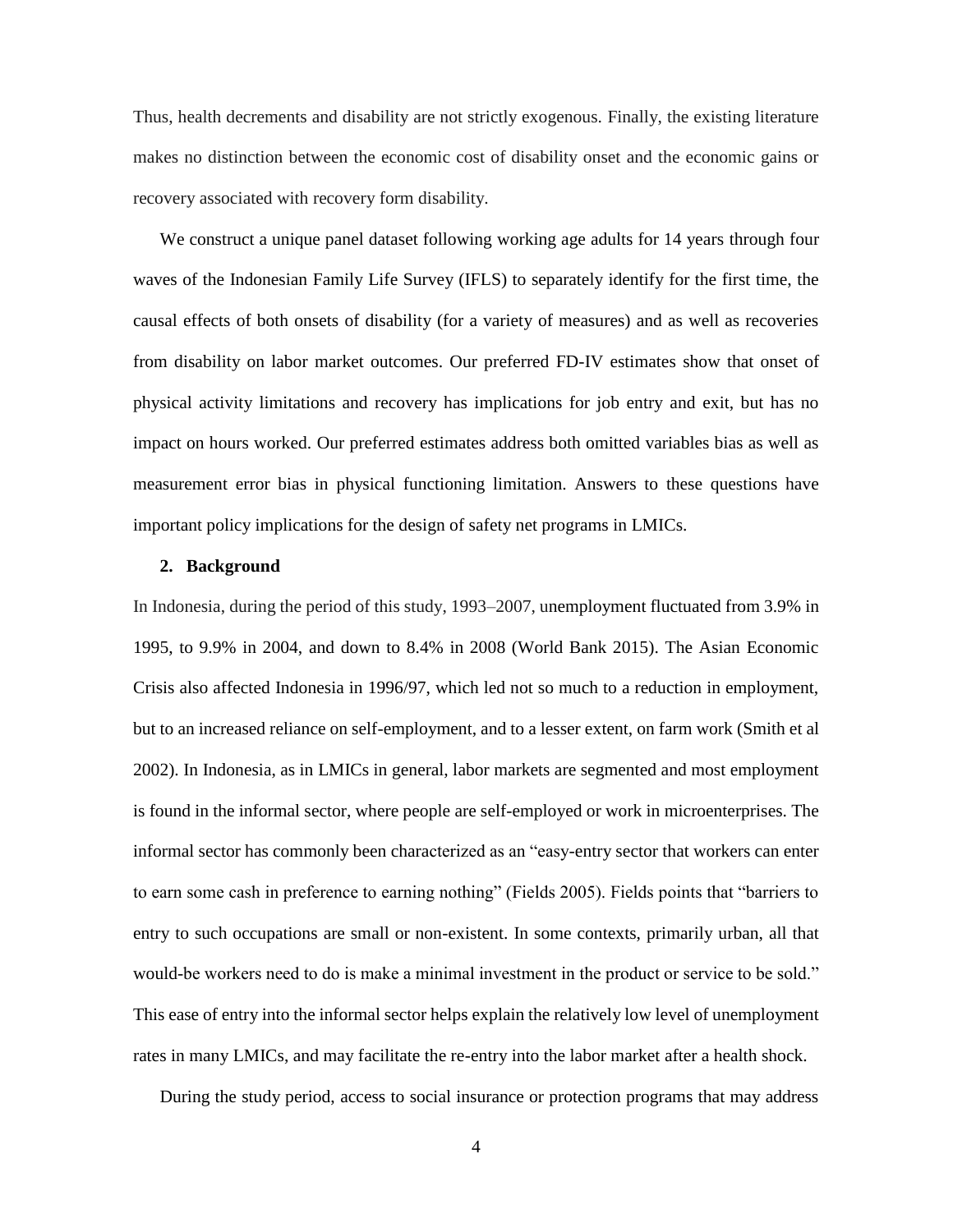the employment consequences of health shocks was limited. In 2008, 17% of the employed population enjoyed formal social security mainly for employees of the formal sector (ILO 2010). Social security for informal workers, about two-thirds of all workers, was not available (ILO 2010). Social security reform in the country was boosted by the enactment of Republic Law number 40 of 2004 concerning the National Social Security System (SJSN - Sistem Jaminan Sosial Nasional) which established a National Social Security Board charged with making recommendations for the development of new old-age, survivors, health insurance, and work injury programs (ILO 2008). The implementation was delayed and did not come into effect during our study period<sup>i</sup>.

This study examines the impact of health, and its aim is not to isolate the effects of particular policy reforms. Instead, it focuses on health in the entire working age population. The workingage population is not a target group for social protection purposes in Indonesia and yet is a group whose health status is intuitively most likely to affect the economic welfare of the household.

#### **3. Data and Measures**

#### **3.1 Data**

The data used in this paper is a balanced panel that comes from the 1993, 1997, 2000, and 2007 waves of the IFLS, a large-scale socio-economic panel survey conducted in Indonesia. The IFLS collects extensive information at the individual, the household, and the community level. The survey includes modules on health, household composition, consumption expenditure, labor and non-labor income, among others<sup>ii</sup>. The sample surveyed in 1993/94 represented 83% of the Indonesian population living in 13 of Indonesia's 27 provinces at the time. Provinces were selected to maximize representation of the population, capture the cultural socio-economic diversity of Indonesia, and yet be cost-effective given the size and the terrain of the country. A total of 321 communities were selected from these 13 provinces for final survey purposes.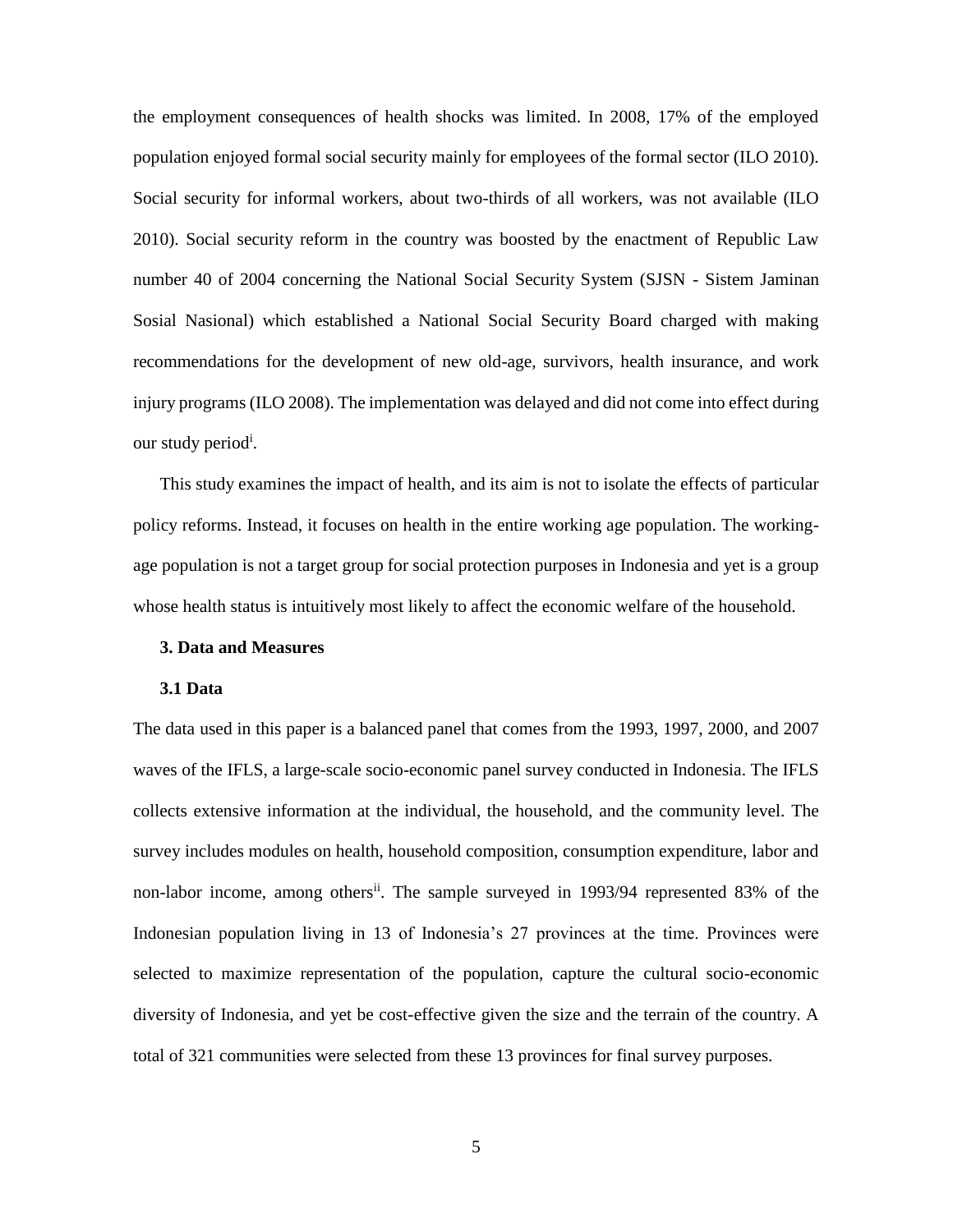The IFLS is unique in a number of ways: (1) it links individual, household, and community level data bringing together an enormous amount of information that enables us to better understand the impact of health on individual level employment and hours worked controlling for both observables and unobservables; (2) few other surveys collect data on health over a 14 year period that enables us to examine the effects of both onsets and recoveries from physical activity limitations; (3) the panel data nature of the IFLS is particularly useful for addressing the presence of time-invariant unobservables such as one's own ability to fight diseases and or likelihood of over reporting or under reporting health that are likely to be correlated with the health variable in the regressions which we do through first-differencing.

### **3.2 Labor Market Outcomes: Employment and Hours Worked**

We analyze two labor market outcomes for individuals aged 26 to  $50<sup>iii</sup>$  during the first wave in 1993: employment status and hours worked during the last week. In the IFLS, employment status (employed vs. not employed) is captured through a set of different questions. A person is considered employed if he or she reports that during the past week, he or she was working/trying to work/helping to earn an income, working at a family-owned (farm or nonfarm) business, or having a job but was not working this past week. Besides being salaried or self-employed, individuals may also report a third type of job: unpaid family worker. We did not consider unpaid family worker as being employed.

Individuals report their hours of work during the past week for one or two jobs: their primary job, i.e., the job which consumes the most time, and an additional job, if any. If individuals have one job, the hours of work are that of the primary job. If individuals have two jobs, we add the hours of work for each individual for their two jobs. We use hours of work among the employed across waves. In this study, using hours worked as a continuous indicator of employment, with zero for the unemployed, consistently leads to similar results as using binary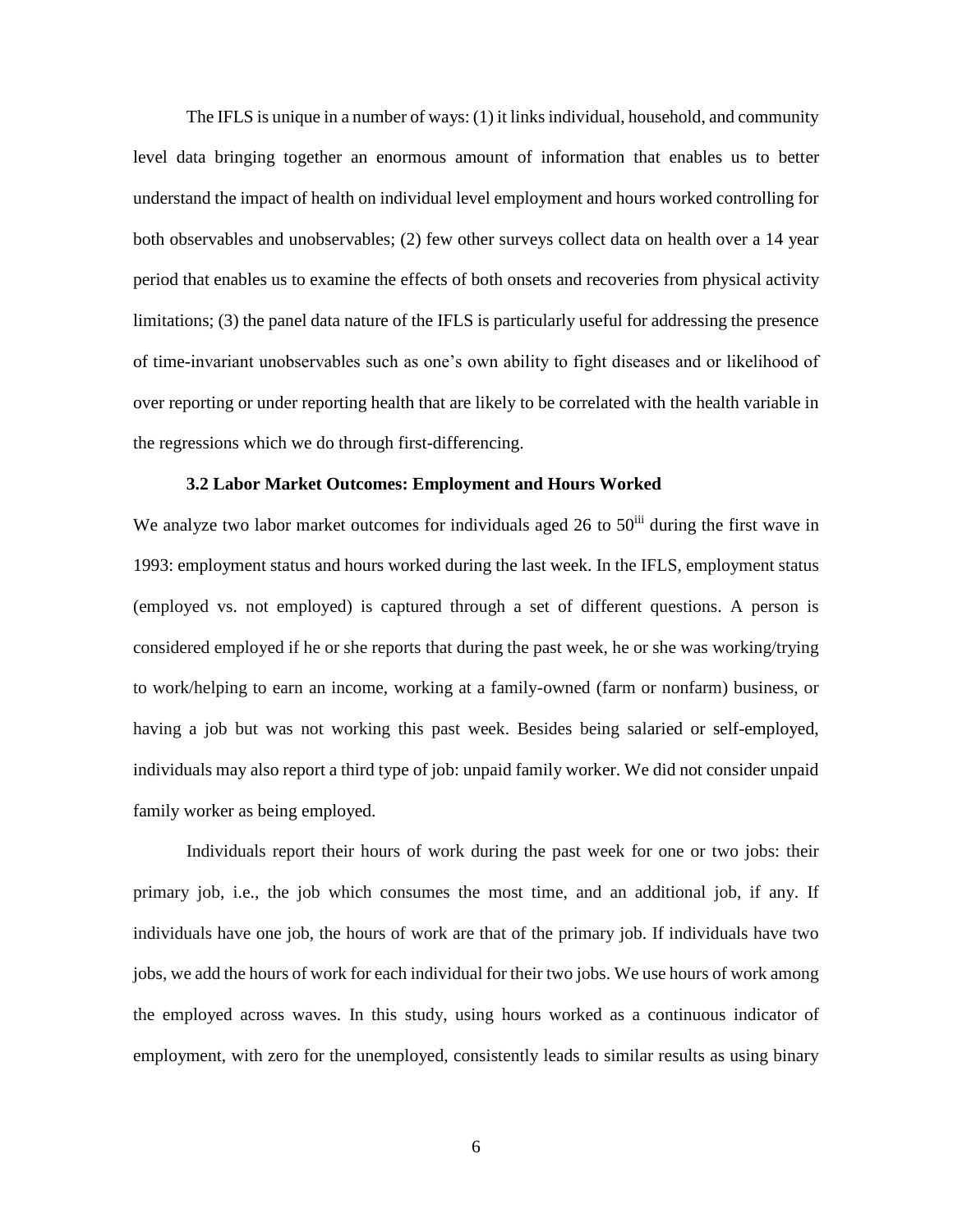indicators of employment status or transitions. In this study, we therefore consider two outcomes: (1) employment status for the entire sample and  $(2)$  hours of work, conditional on employment<sup>iv</sup>.

#### **3.3 Physical Disability Measures**

Health is a complex and multifaceted concept that can be measured in numerous ways (e.g. Stewart and Ware 1992, Schultz and Tansel 1997). In the context of the economic consequences of poor health, any decrement in health may limit how much work a person can do. Studies in LMICs have used several definitions to measure health status (see Currie and Madrian 1999; Strauss and Thomas 1998, 2008 for review). These range from general health status (Dow et al 1997) to morbidity (Gertler and Gruber 2003) and mortality (Grimm 2010). More specifically, in recent papers that examine the relationship between health and employment outcomes, three selfreported indicators of health: normal activity, morbidity, and physical functioning, have received attention.

Lost days of normal activity due to ill-health reflect time allocation decisions, that can be influenced by the wage or other work related factors (e.g. working conditions) and therefore are endogenous. This is especially problematic for the study of individual labor market outcomes, as in this paper. Morbidity is usually captured through self-reported symptoms such as nausea, fever, or cough. Such symptoms sometimes may not reflect major health problems that influence employment. In low-income countries as Strauss and Thomas (1997) note, "it is not unusual for the poorest to appear to be the most healthy by this metric!" (p. 791). Measurement error is also an important concern for self-reported indicators of morbidity. A similar concern applies to questions on chronic health conditions. Furthermore, in a LMIC context, with very limited access to health care, many people may not be aware of their chronic health conditions.

Health problems are also measured by physical functioning limitations, which are sometimes referred to as physical disability. Physical functioning limitations are captured using difficulties in activities of daily living (ADL), such as walking a specific distance or bending.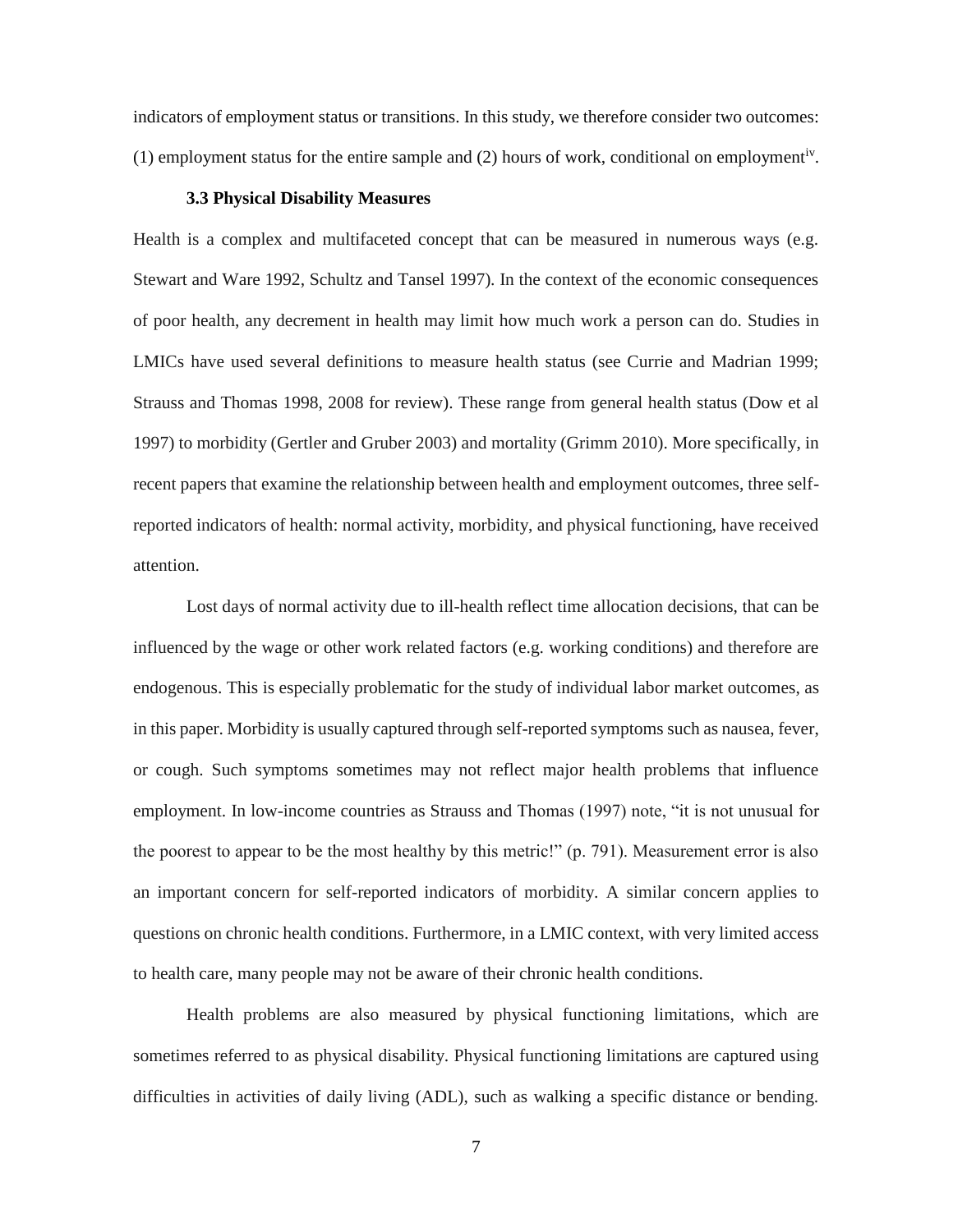There are two types of ADLs: basic and intermediate. Basic ADLs are fundamental for body functioning (e.g. walking) and include self-care activities such as feeding oneself, going to the bathroom without help, and dressing without help. Intermediate ADLs are more complex tasks such as shopping, housekeeping, food preparation. ADLs overall have the advantage to be more specific than the "normal activity" question above and are less likely to suffer from measurement error in morbidity (Dow et al 1997). Intermediate ADLs however include role activities that can be related to the employment outcomes of interest in this study and can be influenced by many factors other than health (Stewart and Ware 1992).

Given the reasons explained above, normal activity and morbidity measures, although available in the IFLS, are not used in this paper. In this paper, we use IFLS' nine questions related to limitations in basic ADLs or physical functioning, which can be considered as measures of physical disability<sup>v</sup>. The nine questions included in all four waves is as follows: If you had [...] by yourself, could you do it: (1) to carry a heavy load (like a pail of water) for 20 meters; (2) to draw a pail of water from a well; (3) to walk for 5 kilometers; (4) to sweep the house floor yard; (5) to bow, squat, kneel; (6) to dress without help; (7) to go to the bathroom (BM) without help; (8) to stand up from sitting on the floor without help; (9) to stand up from sitting position in a chair without help. Each of the questions has a three point answer scale: 1. easily; 2. with difficulty; 3. unable to do it. Persons answering 'with difficulty' or 'unable to do it' for at least one of the nine questions are considered as having an ADL limitation. We use the term ADL limitation interchangeably with physical functioning limitation. In addition, to capture the number and severity of limitations, we use an ADL score as developed in Stewart et al (1990) and Gertler and Gruber (2003). The ADL score (from 0 to 100) is the normalized score or sum of answers (each ranging from 1 to 3) to the nine ADL questions as follows with a minimum of 9 and a maximum of 27:

ADL Index= (Score-MinScore)/(MaxScore-MinScore)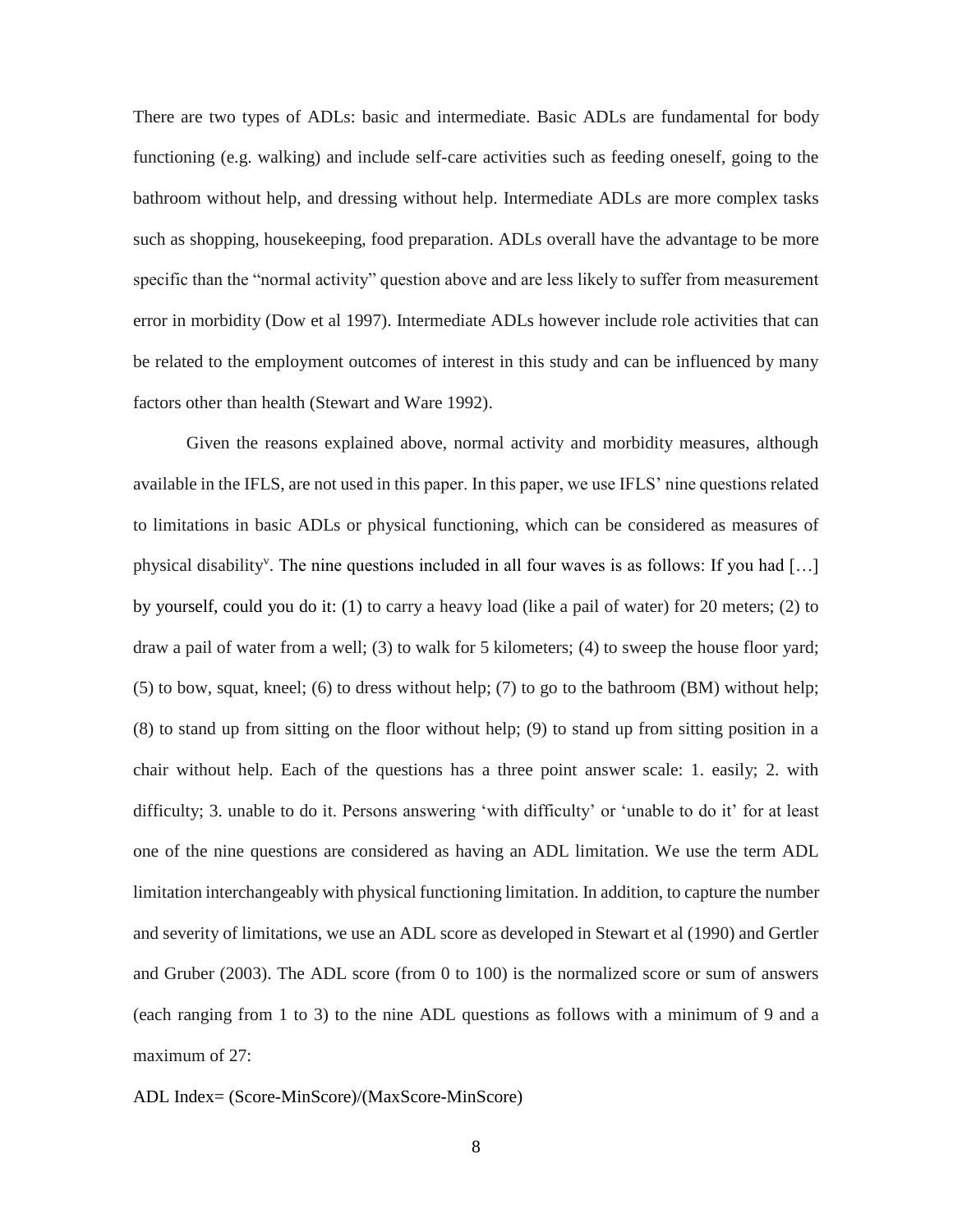Finally, in order to exploit the data on severity, we divide persons with ADL limitations into two groups. Individuals with *Severe ADL limitation* include those who are unable to do at least one ADL. Individuals with *Moderate ADL limitation* include those who have difficulty with at least one ADL (but are able to do all ADLs).

For each of the measures above, we separate the onsets of, and the recoveries from, physical limitations, since we can with the data at hand, investigate the dynamics of health and how it may affect the dynamics of employment. Onsets of physical functioning limitation takes a value 1 if the individual reports physical functioning limitation in the current period and did not report a physical functioning limitation in the previous period, 0 otherwise. Similarly, a recovery from physical functioning limitation takes a value 1 if the individual reports physical functioning limitation in the previous period and no physical functioning limitation in the current period, 0 otherwise. Of course, our data only gives us snapshots in four waves over a 14-year period and thus does not provide a full history of the health of the individual. What we refer to as onsets/recoveries may in fact be episodic or increasing/decreasing physical limitations.

#### **4. Empirical Strategy**

The theoretical framework underlying this paper is a dynamic model of health production and productivity as in Strauss and Thomas (1998; 2008). Our objective here is to isolate the impact of health on employment and hours worked. We implement two specifications - one for employment and one for hours worked. Each of these specifications uses multiple waves of the data and examines the effect of onsets and recoveries from physical functioning limitations on these outcomes.

We use specifications that exploit the longitudinal data to try to address reverse causality, heterogeneity, and measurement error. We start with a first difference specification. It has several advantages. It removes all sources of time-invariant unobservables (e.g. genetic factors) that are likely to be correlated with the measures of health included in the right hand side addressing the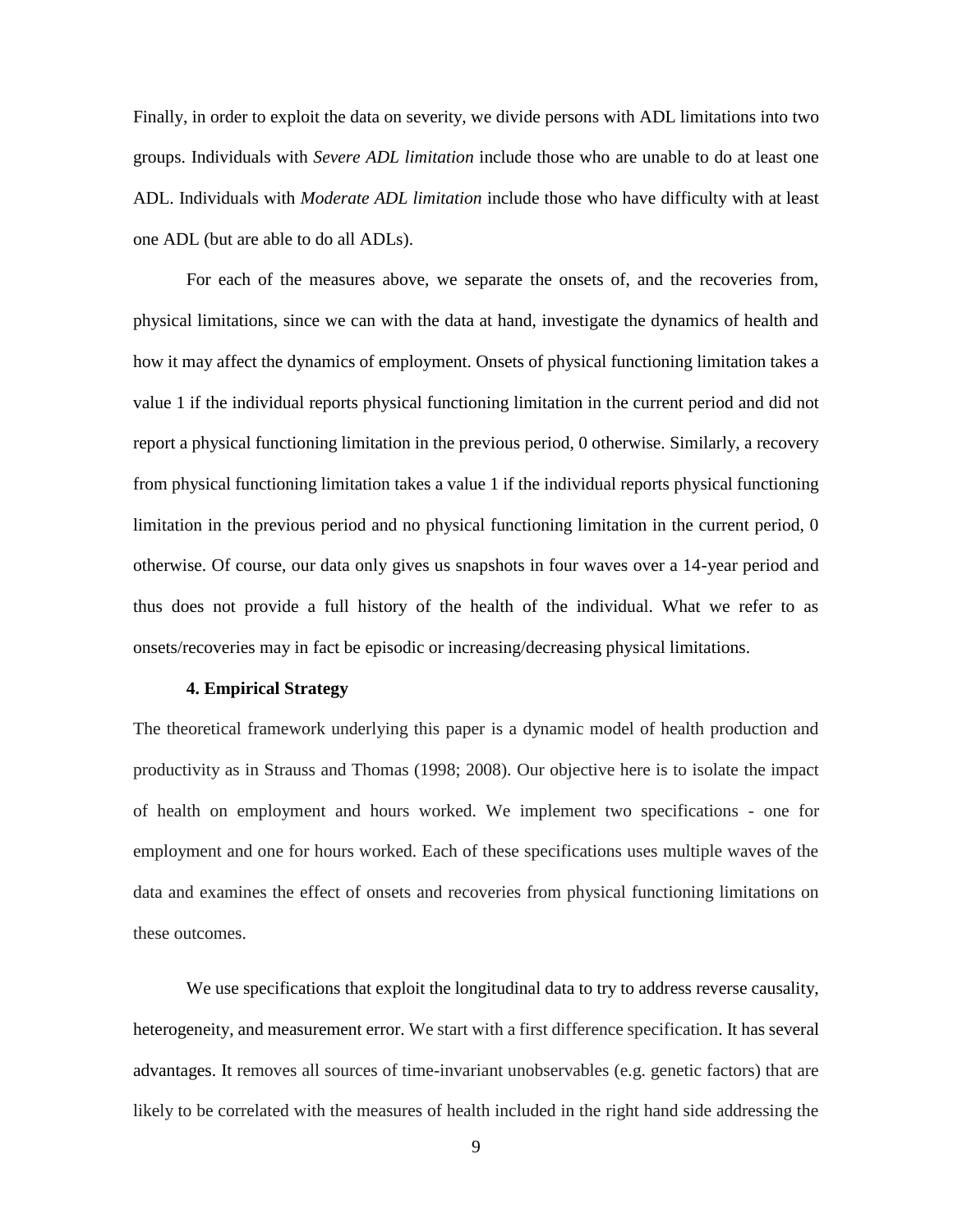omitted variables bias problem, assuming that these unobservables enter in an additive way. Further, it also removes the bias arising from the presence of any systematic measurement error fraught in self-reported measures of health. The first-difference specification can be written as follows:

$$
\Delta Y_{it} = \beta_1 \Delta H_{it} + \beta_2 \Delta X_{it} + \delta_{tc} + \Delta u_{it} \tag{1}
$$

where  $Y_{it}$  represents the changes in employment outcome,  $\Delta H_{it}$  represents the change in physical functioning and  $\beta_1$  captures the effect of a change in physical functioning on changes in labor market outcomes. Since changes in employment in response to health changes are typically characterized by substantial heterogeneity, we also include a vector (X) of time varying controls at the individual and household level (Strauss and Thomas 1998). Particularly, we include household size, relationship to the household head (self or spouse), marital status, household location (urban or rural). We also include district time interaction terms  $\delta_{tc}$  in the first-difference specification to control for aggregate changes in district-level time-varying labor market conditions. Without district-time interaction terms, the regression may yield biased estimates because of possible correlation between the omitted or unobserved time varying district characteristics and the error term. The district-time interactions allows us to control for any aggregate or covariate risks faced by all individuals in the district, including price changes and aggregate level shocks.  $u_{it}$  is the individual-specific time-varying error term that captures all other time-varying unobservables.  $\beta_1$ 

From a policy perspective, it is important differentiate negative changes in health (onsets of, or increases in, physical limitations) from positive changes in health (recoveries from, or reductions in, physical limitation) as the effects of negative and positives changes ( $\Delta H_{it}$ ) in health could be asymmetric. This will be done by focusing separately on negative changes (onsets of limitations) and positive changes (recoveries from limitations). In addition,  $\Delta Y_{it}$  refers to changes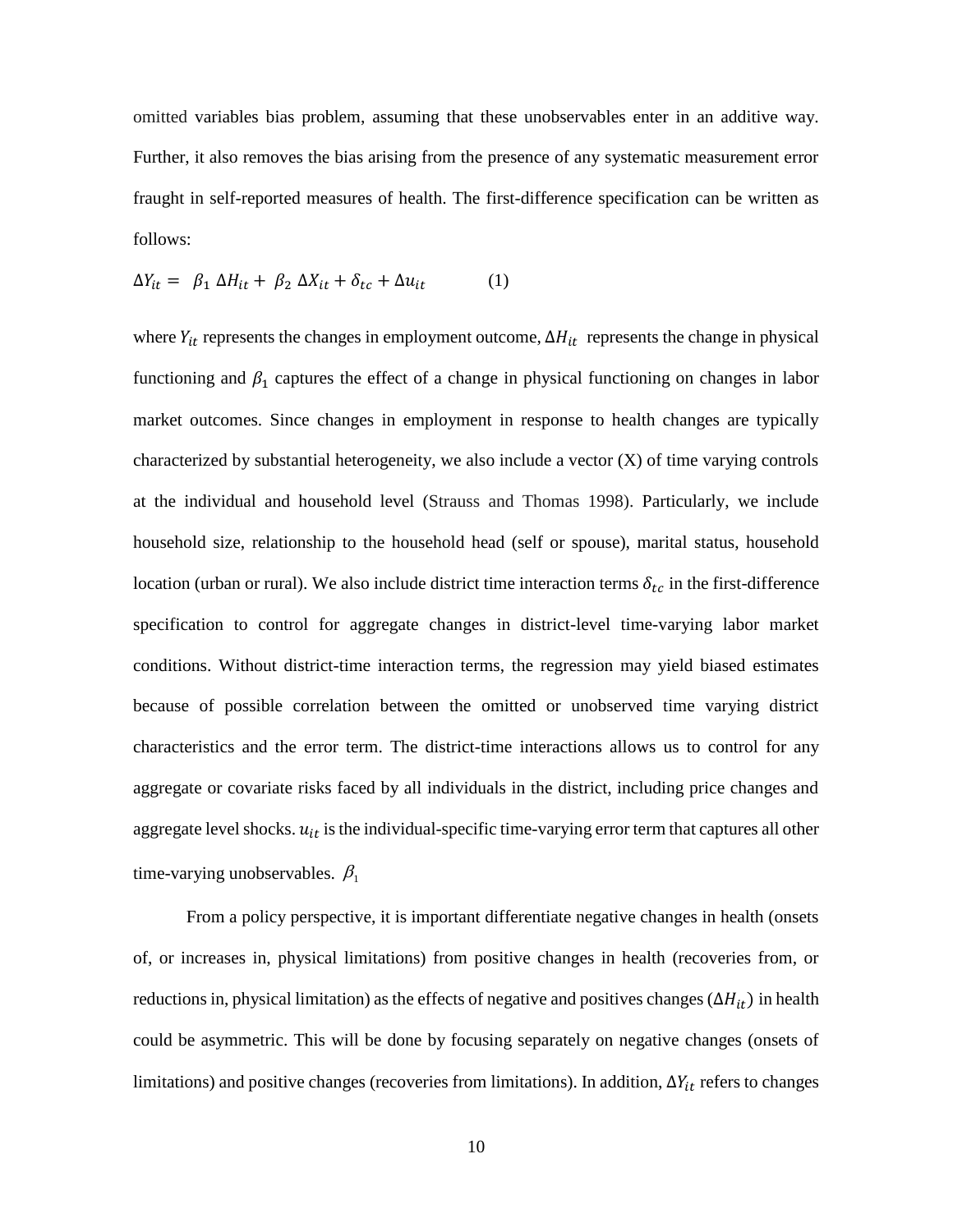in employment status for the entire sample and changes in hours worked, conditional on employment. For changes in employment status in the entire sample, we first use a specification where any transition is considered (0: no transition, 1: transition into employment (return to work) and -1: for transition out of employment (employment exit)). Again, because there could be asymmetric effects of health on transitions into and out of employment, we then separate these two types of employment transitions in our dependent variable which takes a value of 1 for, in turn, employment exit and return to work, and 0 otherwise.

Estimates based on equation (1) above will address time-invariant heterogeneity and systematic measurement error. However, combining first differencing with instrumental variables could also help deal with omitted variables bias arising from the presence of time-varying unobservables and random measurement error in the following way:

$$
\Delta H_{it} = \gamma_1 \Delta X_{it} + \gamma_2 Z_{it} + \delta_{tc} + \Delta v_{it}
$$

$$
\Delta y_{it} = \beta_1 \Delta \hat{H}_{it} + \beta_2 \Delta X_{it} + \delta_{tc} + \Delta u_{it} \tag{2}
$$

where  $\Delta \hat{H}_{it}$  is the predicted value from estimating changes in physical functioning on changes in observable individual characteristics ( $\Delta X_{it}$ ) and instrumental variable ( $Z_{it}$ ) in the first stage. Price of health care  $(Z_{it})$  would have an impact on the utilization of health services and therefore may be a predictor of observed physical limitations (Strauss and Thomas, 2008). We exploit community-level price data in the IFLS to construct our instrumental variable. We use changes since the prior wave in the square root of the average registration fee for a first visit at the *puskesmas* (government community health center). This is the price of health care faced by the entire community where each individual lives, and not necessarily paid by individual *i*. We interact the price of health care with age and gender of the individual to get individual level exogenous variation in the changes in physical functioning.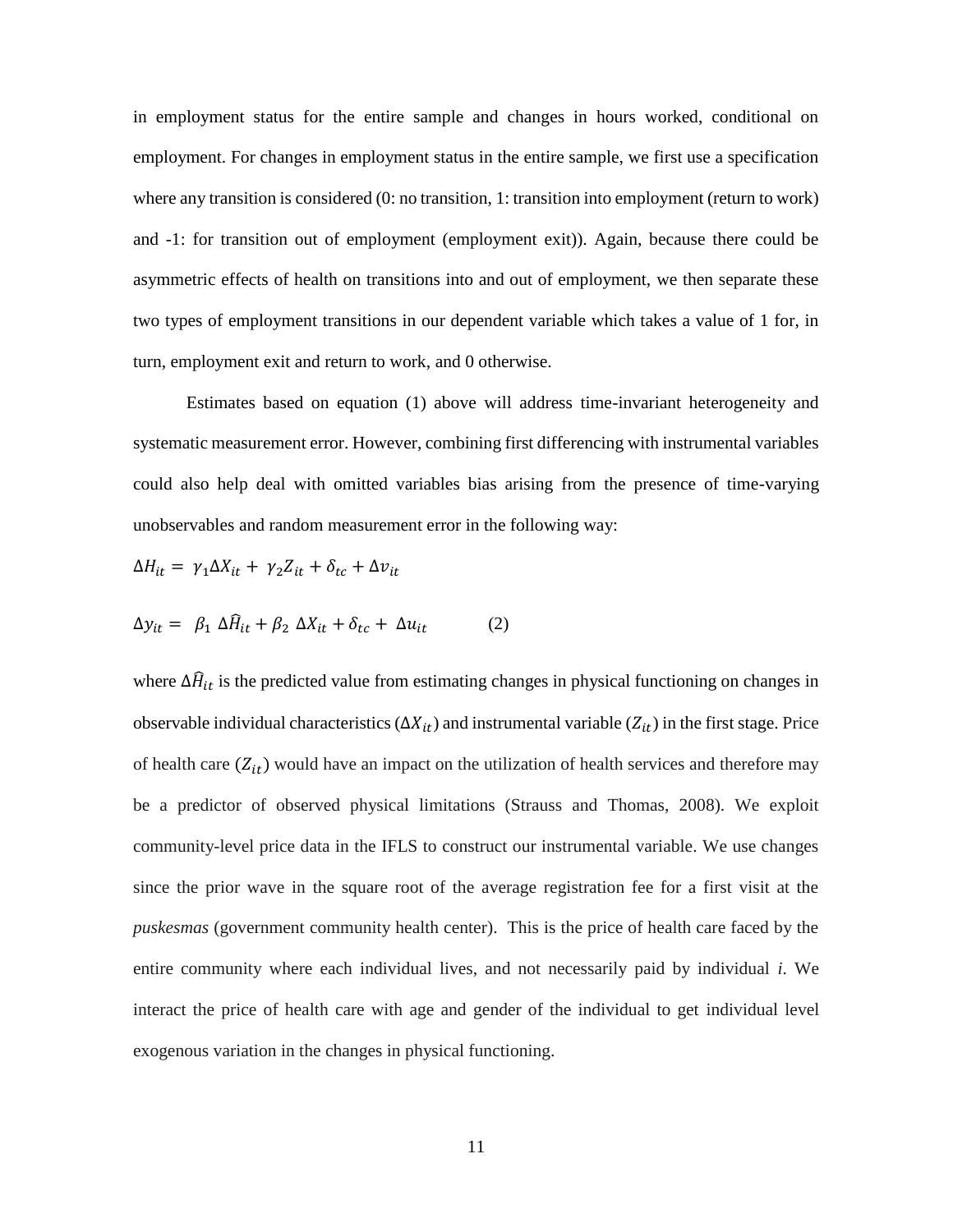#### **5. Results**

#### **5.1 Descriptive statistics**

The descriptive statistics of the employment outcomes, physical functioning measures, and socioeconomic characteristics for all adults aged 26 to 50 initially surveyed in wave 1 (1993) and then followed through the 1997, 2000 and 2007 waves of the IFLS are presented in Panels A, B, and C in Table 1 respectively and for each of the four periods. The share of adults employed in our sample increases from 76% in period 1 to 78% in period 2, 81% in period 3, and then decreases in period 4 to 76%. The log of normal hours worked per week decreases from 3.65 to 3.51. We observe that employment exits since the previous wave are more common in wave 4, compared to wave 2 (5.2%), while employment entries since the previous wave go down from 7% in wave 2 to 6% in wave 4.

As reported in Panel B, in period 1, 10% of adults report having at least one ADL limitation. The share of adults with at least one ADL limitation then grows to 20%, 26% and 34% in periods 2, 3, and 4 respectively. The mean ADL score is 2% in 1993, and then grows to 2.2%, 3%, and 4.6% in periods 2, 3, and 4 respectively. During this period, we also observe similar increases in the prevalence rates of both severe and moderate ADL limitations. This deterioration in ADLs is to be expected as this cohort ages. Our goal then is to examine the impact of the increased incidence in the different measures of ADL limitations on employment.

Finally, in Panel C in Table 1, we also present descriptive statistics for the characteristics of the household (including time invariant characteristics) and the instrument. 53% of the sampled individuals are males. The average size of the household increases from 5.08 in wave 1 to 6.7 members in wave 4. The share of individuals who are household heads has increased from 58% in wave 1 to 64% in wave 4. The nominal mean registration fee for a first visit to a community health center increased from IDR 398.40 in 1993 to IDR 2,300.55 in 2007.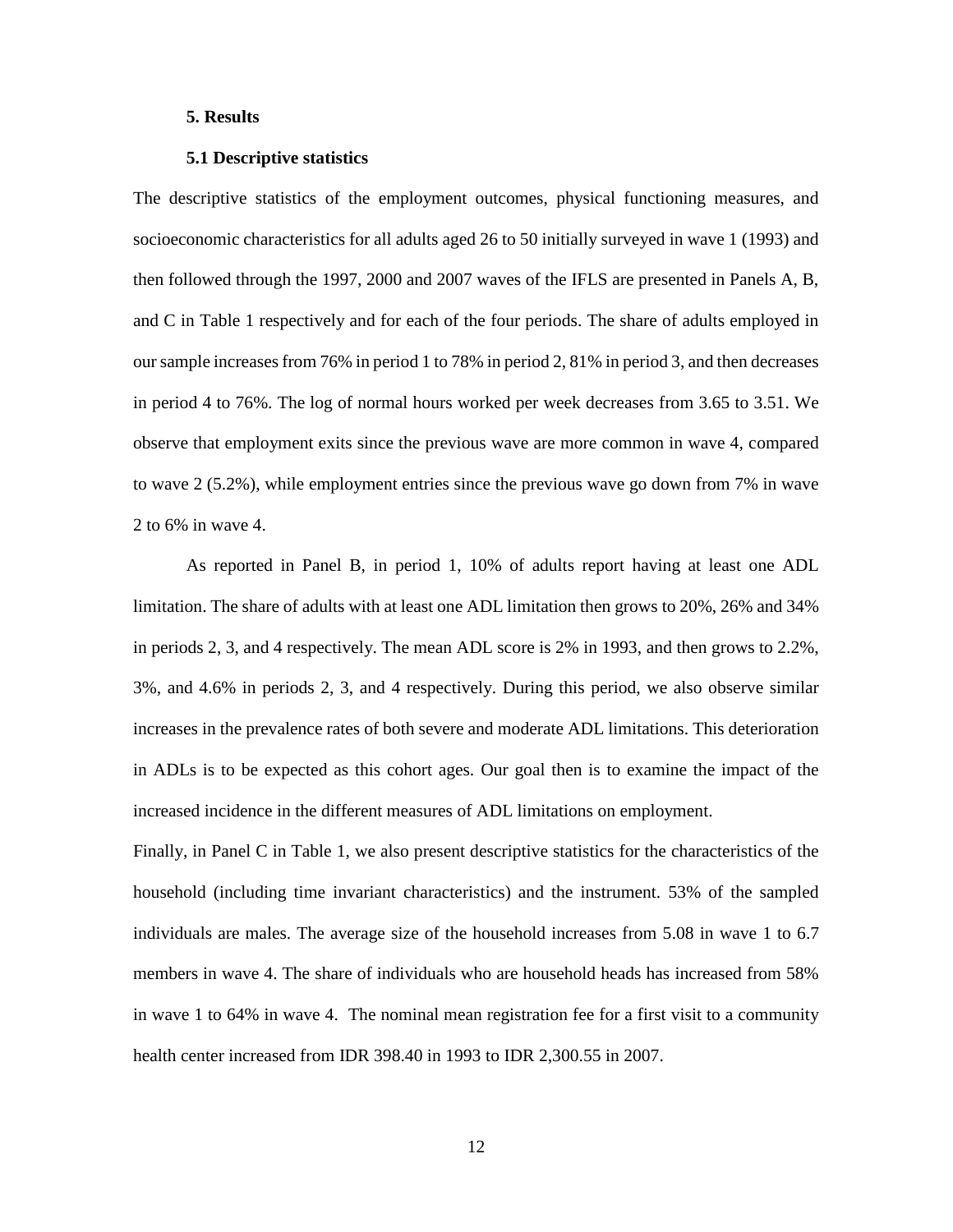Table 2 present rates of onsets of, and recoveries from, physical limitations between waves, for both severe and moderate limitations. For instance, the rate of onset of severe ADL limitation increases from 3.6% for the 1993-1997 period, to 6.2% for the 1997-2000 period to 9% for the 2000-2007 period. Rates of recovery also increase over time, for example for moderate limitations, 5% for 1993-1997 and 12% for 1997-2000. However, rates of onset increase at a faster pace than those of recovery: for instance the rates of onset and recovery of severe limitations are close in the 1993-1997 period at 3.6% and 3.4% respectively, but stand at 9% and 5% in 2000- 2007. Overall, Table 2 shows that transitions into and out of ADL limitations are relatively frequent, which justifies and makes it possible to investigate the impact of onsets and recoveries on transitions out of and into employment using this longitudinal data. Together with the prevalence of limitations in Table 1, this shows that in this sample of working-age individuals, physical limitations become more prevalent over time with the increasing onset of lasting limitations and consequently, an assessment of their economic impact is warranted.

#### **5.2 Impact of Disability on Employment and Hours worked**

Table 3 reports results from the first-difference specification. Regarding employment status, a change in physical limitations is negatively associated with employment status for all physical limitations measures except moderate physical limitation. In other words, a reduction (or increase) in physical functioning is associated with a higher likelihood of employment exit (or entry). For instance, for the severe physical limitation measure, an onset is associated with a 4.6 percentage point increase in the likelihood of exiting employment. For hours worked, a change in any physical limitation is significantly associated with a 6 percentage point decrease in hours worked and this increases to 12 percentage points for severe physical limitations. We also see a large negative effects on the physical limitation score as well.

In Table 4, once again we present results from a first-difference specification to assess the effects of functional limitation onsets on employment exits in Panel A and of recoveries of return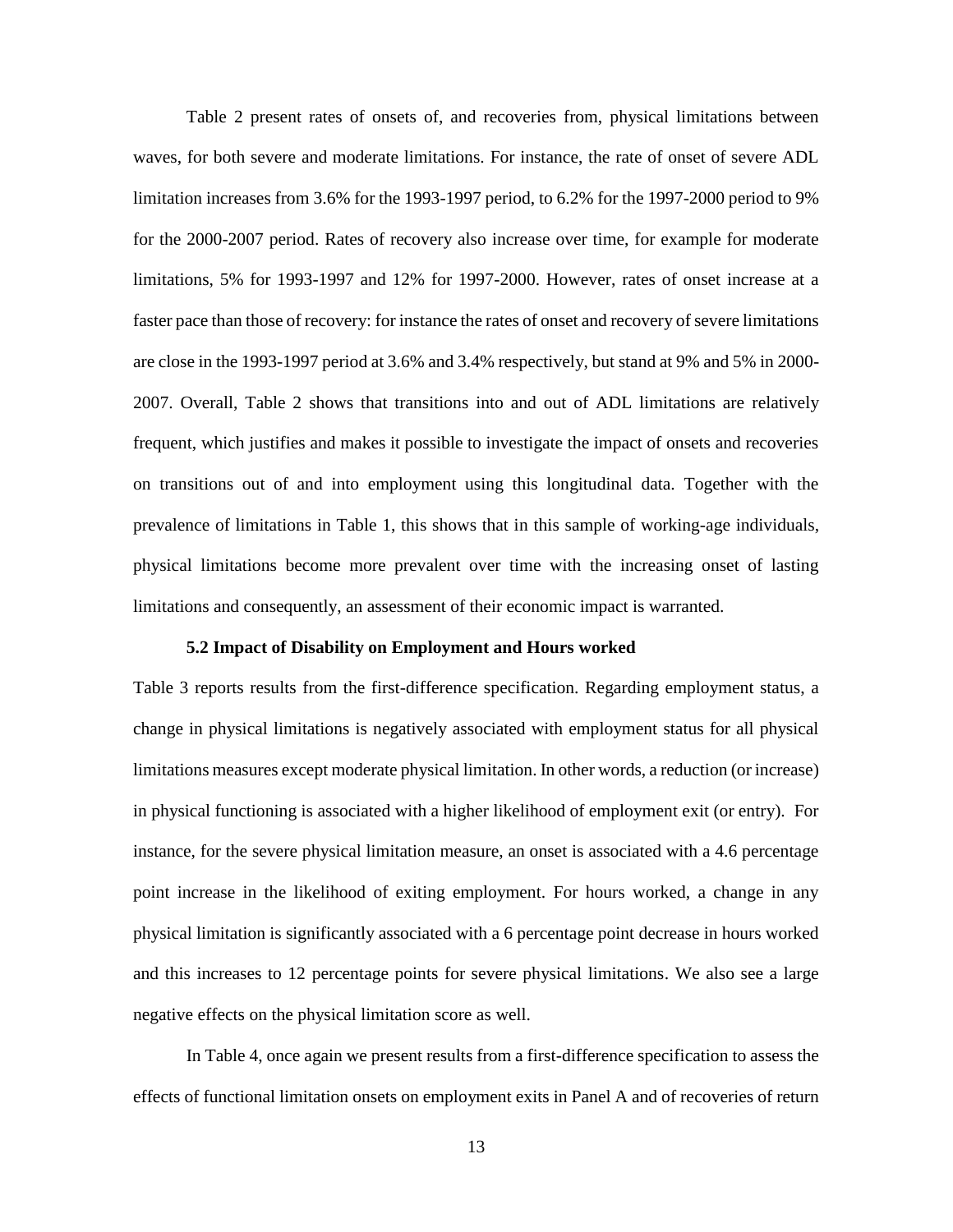to work in Panel B. The first column reports coefficients on the entire sample, while the other columns capture the heterogeneous effects across subsamples. For the entire sample, the onset of/recovery from a physical limitation (any, moderate, severe, as per the disability score) is consistently and significantly associated with an increase in the probability of employment exits/return to work respectively. As expected, effects are larger for severe compared to moderate limitations. For instance, the onset of a severe limitation is associated with a 10 percentage point increase in the probability of an employment exit, while a recovery is associated with a 6.4 percentage point increase in the probability of return to work. The effects of onsets of physical limitations on employment exits are relatively larger for males compared to females and in rural areas compared to urban areas. This is not surprising since physical functioning is more likely to be important in rural areas where agricultural income is the primary source of livelihood with a majority of the male population working on the farm. Consistent with these observations, we also find greater effects of onsets of physical limitations for self-employed workers compared to salaried workers. In Panel B, a recovery from a severe limitation leads to a 6.4 percentage point increase in the probability of becoming employed. No significant consistent effect of recoveries is found for the males and female subsamples. The effects of recoveries of physical limitations on return to work hold for urban/rural subsamples, they look marginally, but not likely to be significantly larger in urban areas compared to rural areas.

With regard to hours worked conditional on employment in two waves, in Table 5, for the entire sample, the onset of a physical limitation is associated with a significant reduction in hours worked for all measures except moderate limitation. This result holds for the males and females subsamples, although there is more variation across physical functioning measures. No significant effect is found for the rural subsample, while an effect is found for the urban subsample for three out of four functional limitation measures. Results in Panel B indicate that, a recovery from a physical limitation is not associated with an increase in hours worked among the continuously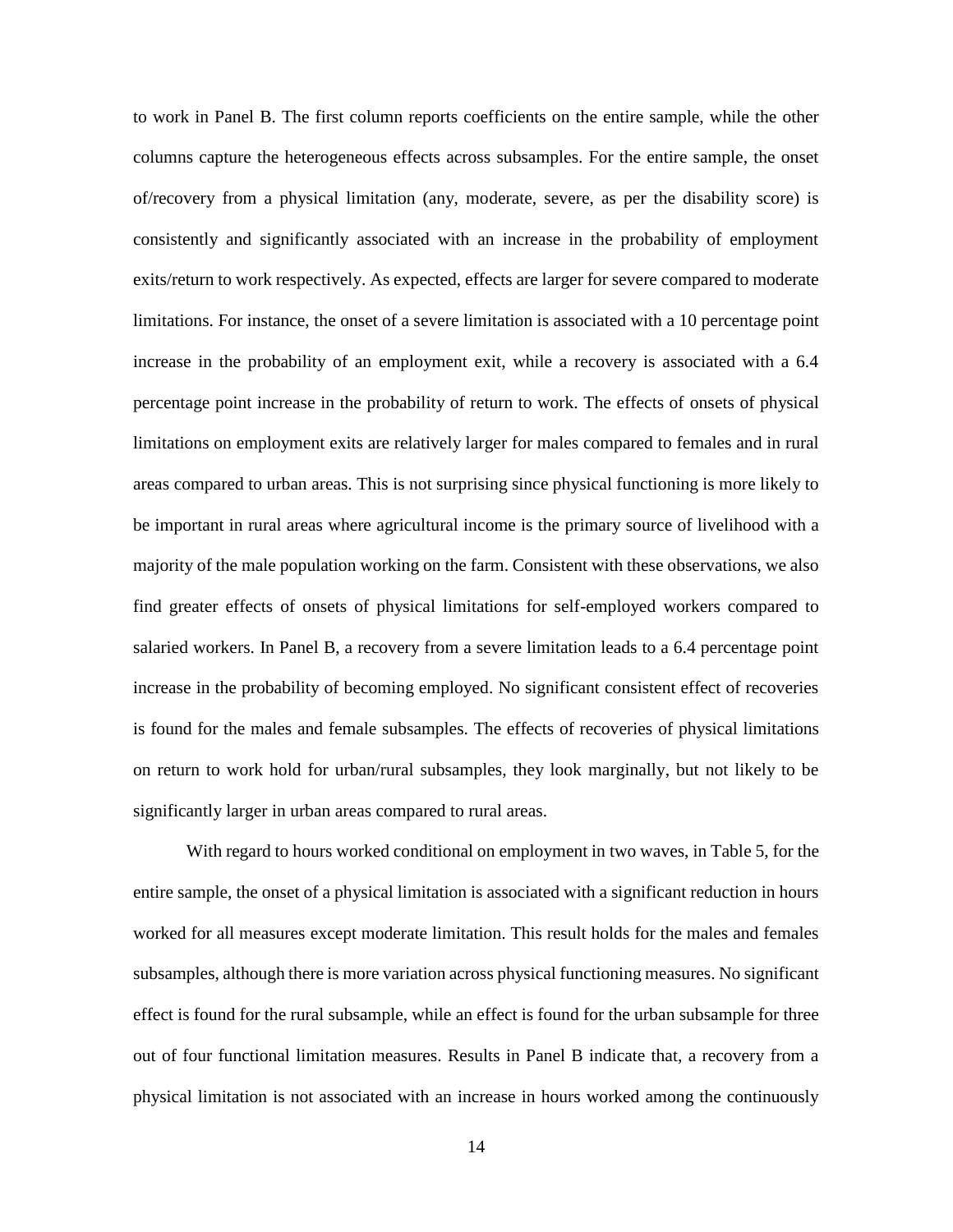employed for the entire sample and all subsamples. There is thus some asymmetry in the effect of physical limitations on hours worked. A reduction in hours worked seems to be associated with onsets, but there is no significant and consistent change found in hours worked for recoveries.

Tables 6 and 7 give results for the FD-IV specification for employment transitions and hours worked respectively. Our coefficients are larger for the FD-IV specification compared to the FD estimates in Tables 4 and 5. This is similar to the returns to education effects reported in Card (1995, 2001)  $\overline{v}$ . For all the physical limitation measures, the onset of a limitation leads to a significant increase in the transition to non-employment. For instance, the onset of a severe physical limitation leads respectively to a 66% increase in the probability of transitioning to nonemployment and a 10% increase in the physical functioning score leads to a 22.9% increase in the probability of exiting employment. With respect to hours worked, we find that by any measure of physical limitation, the onset of a limitation does not lead to a significant change in hours spent working. The coefficients for all six physical limitation measures are not statistically different from zero for both the onset of, and the recovery from, ADL limitations. We also present results for subsamples for urban and rural areas separately in Tables 6 and 7, and results are overall similar to those in the entire sample for both employment and hours worked. The stratification of results for the self-employed and salaried workers sectors in Table 6 is consistent with the FD results in Table 4. Compared to the self employed, salaried workers are less likely to exit employment given an onset and more likely to return to work given a recovery. Results in Table 7 indicate that hours worked are not significantly affected by onsets and recoveries for selfemployed and salaried workers alike. It should be noted that we cannot further breakdown the results by gender as the instrumental variable (the price of health care services) is interacted with gender.

#### **5.3 Validity of the instrument**

Results of the first stage regression of Table 6 for employment transitions are in reported in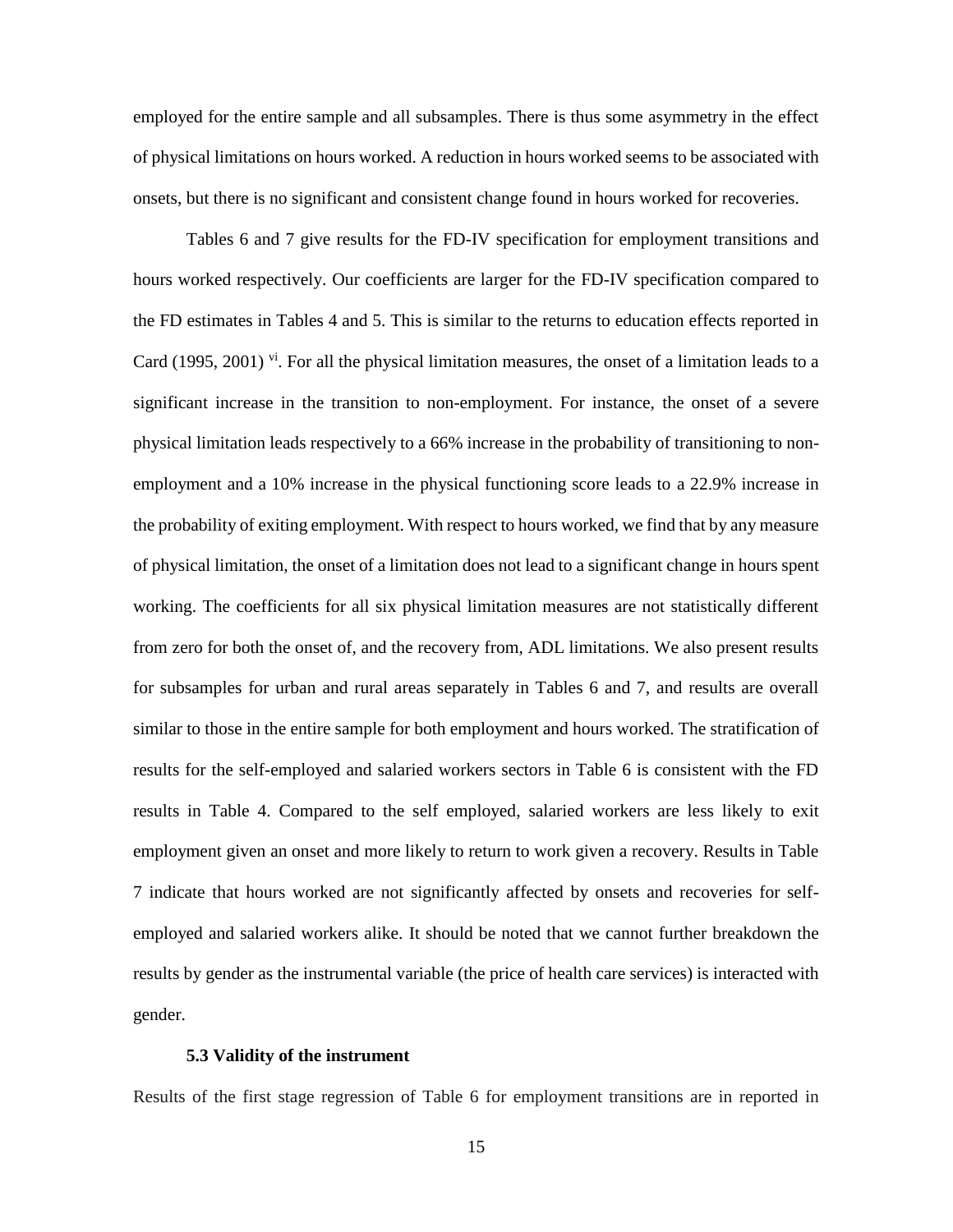Appendix Table A1. The instruments are significantly correlated with the changes in physical limitations. The signs of the coefficients indicate that older persons are more likely to respond to increasing prices of health care services by reporting more physical limitations while males are less likely to do so. This is consistent with earlier research on the price elasticity of health outcomes by gender and age (e.g. Ching (1995)). The first-stage F statistic on the excluded instruments is strong and usually greater than the Stock and Yogo (2002) rule of thumb of 10, suggesting a strong association between the endogenous regressor (physical functioning) and the excluded instrument. We also used the Hansen test of over-identification restrictions. We find that the two IVs cannot be rejected. Result for work hours were similar and are not included in Appendix Table A1.

In addition, our empirical strategy could be invalid if changes in community prices for health care services in fact capture community-wide changes that could simultaneously affect physical limitations and/or employment outcomes such as weather shocks and the construction of new infrastructure. Other recent research (e.g., Genoni 2013) indicates that changes in community prices of health care services are not correlated with natural disasters, the construction of new roads, schools and houses, and the change in the share of households with electricity. Overall, the assessment of the instruments indicate that they are valid, although our analysis is still dependent on unobserved time-varying factors correlated with community prices and employment outcomes having different effects by gender and age.

#### **5.4 Attrition**

We checked that attrition is not affecting our results: 81% of individuals in wave 1 could also be followed in waves 2, 3 and 4. These compare to the individual level attrition rates reported in Thomas et. al (2012) who are able to trace approximately 86% of the individuals in wave 1 by the last wave. Attrition can be a problem only if, firstly, observable factors that result in attrition are correlated with the error term in the specification of interest (1), and secondly, if unobservables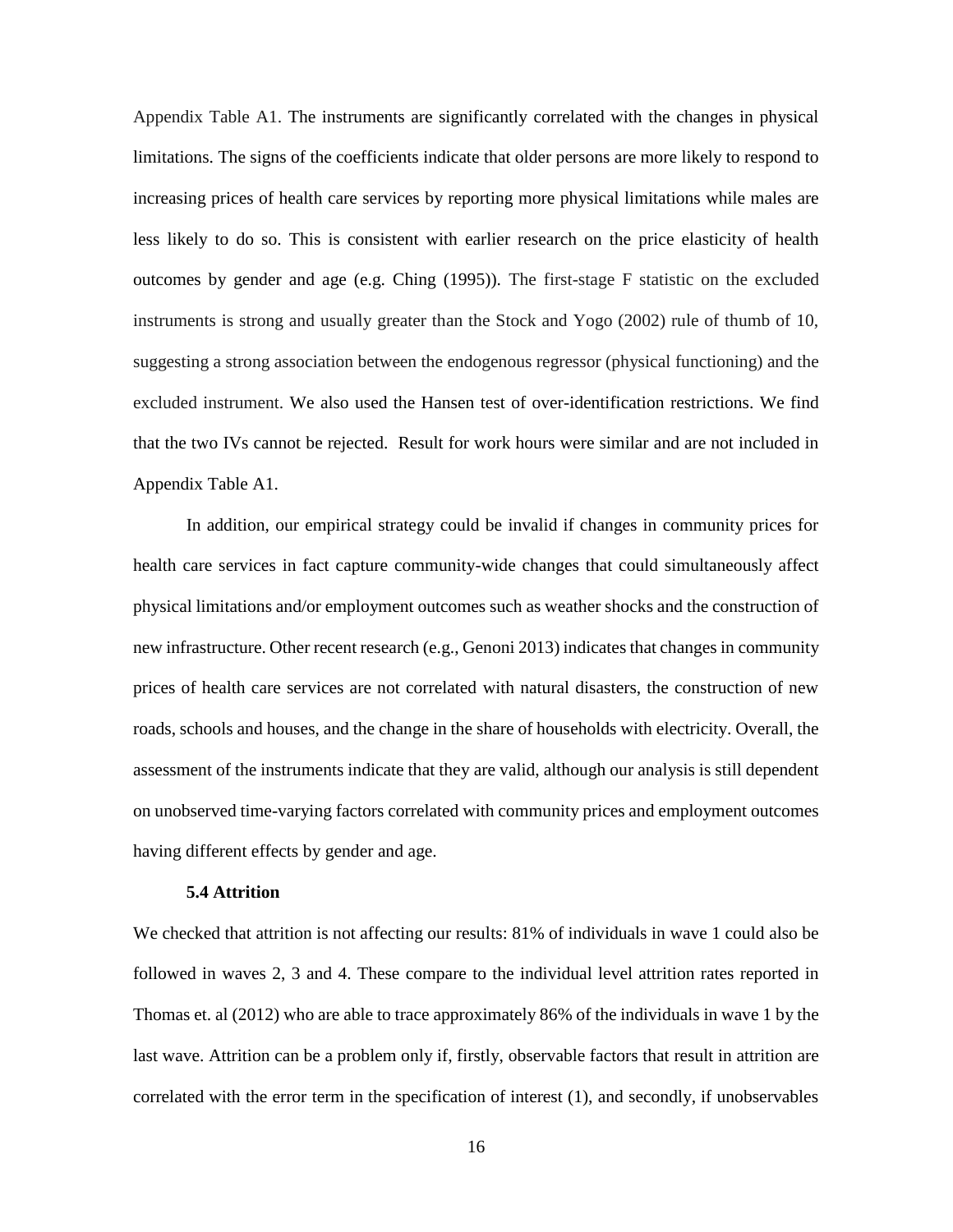in the attrition equation are correlated with the unobservables in the empirical specification of interest (Fitzgerald et al 1998). Results of a linear probability model of attrition using wave 1 data of the IFLS are presented in Appendix Table A2. The dependent variable takes the value of 1 if the individual is not followed through the second, third and fourth wave of the IFLS, 0 otherwise. Attrition is regressed on baseline physical, physical limitation score, severe physical limitation and moderate physical limitation as presented in Columns 1-4, Appendix Table A2. Attrition is also regressed on baseline demographic characteristics. Results indicate that attrition is unrelated to the endogenous observables (any physical limitation, score, severe physical limitation and moderate physical limitation) reported in Columns 1-4, Appendix Table A2. The presence of individual specific ability to fight diseases may be related to individuals labor market opportunities resulting in selection related concerns. In addition, variables that are likely to affect both the decision to move and the endogenous covariate, a physical limitation, are also of concern. The preferred FD estimation strategy used above removes all sources of time-invariant unobservable variables addressing these potential sources of attrition bias. A concern for sources of time-varying unobservables affecting both attrition and physical limitations, however, remains.

## **6. Discussion**

To our knowledge, this paper is the first study using longitudinal data to estimate the impact of physical disability on labor market outcomes in a LMIC context. Specifically, our goal is to identify the separate impact of both onset and recovery from physical functioning limitation on both changes in employment and hours worked. A number of interesting findings emerge from our analysis. First, the onsets of physical limitations become increasingly prevalent as workers age, and more so than the recoveries from physical limitation. Second, the onset of a physical limitation leads to a higher probability of transitioning out of employment, using both specifications, FD and FD-IV. This result is consistent with those of earlier studies with IV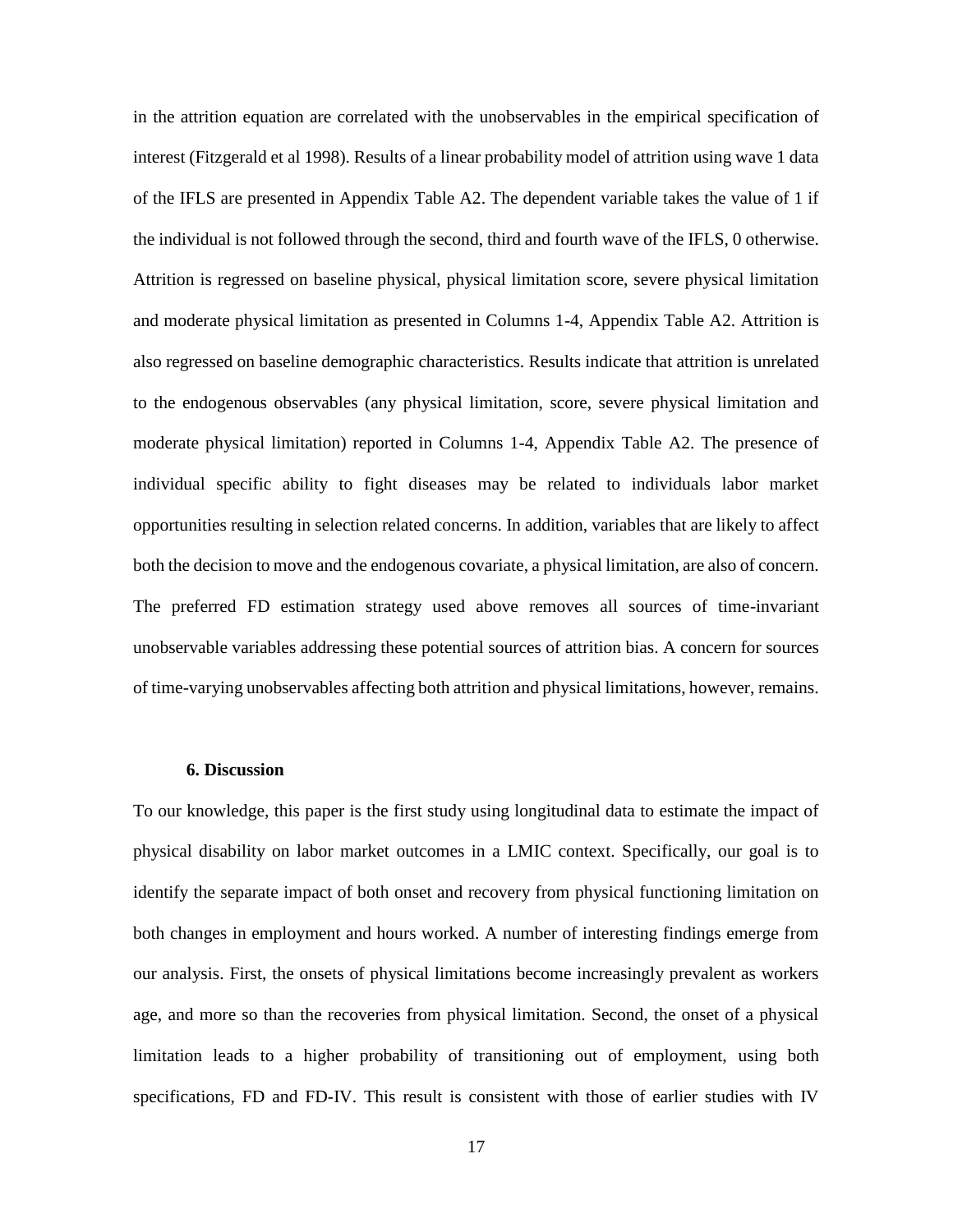specification and cross sectional data (e.g. Schultz et al 1994). Third, we find that recovering from a physical limitation leads to an increase in the probability of return to work. Fourth, with respect to hours worked, we find that the onset of, or the recovery from, physical limitation does not lead to any significant change in hours spent working for those who maintain employment across the waves. Fifth, the onset of a physical limitation, all else constant, has a larger effect on employment exits among the self-employed compared to salaried workers, while a recovery has a smaller effect on return to work among the self employed. We also find that these effects are greater for males and those in rural areas pointing out the importance of physical functioning limitations for the economic livelihoods of the poor who primarily depend on agricultural income for their survival.

Our analysis overall shows that health transitions seem to be significant determinants of transitions out of, but also into, employment. This needs to be kept in the context of our first result that onsets of limitations become relatively more common than recoveries in this cohort of working age individuals. This result suggests that disability measured through physical functioning may be a significant determinant of non-employment for older working age adults in Indonesia, and even more so among self-employed workers compared to salaried workers. Although this could be surprising as the informal sector is typically considered an "easy-entry sector" (Fields 2005), salaried workers are also in a better position, with sick leave for instance, to retain employment, or return to work, given a physical limitation. The difference in results may also come from different working conditions and work-related tasks, with working conditions more risky for physical health and with more physical tasks among the self-employed making it more challenging to continue work or return to work. This result is consistent with self-reported preferences of informal workers in Indonesia among different social security measures (ILO 2012): although preferences were varied, the top two priorities were related to insuring against health problems: " The 1st priority is insurance for accidents at work (mentioned by 36% of respondents); The 2nd priority is insurance for worker's health (29%)."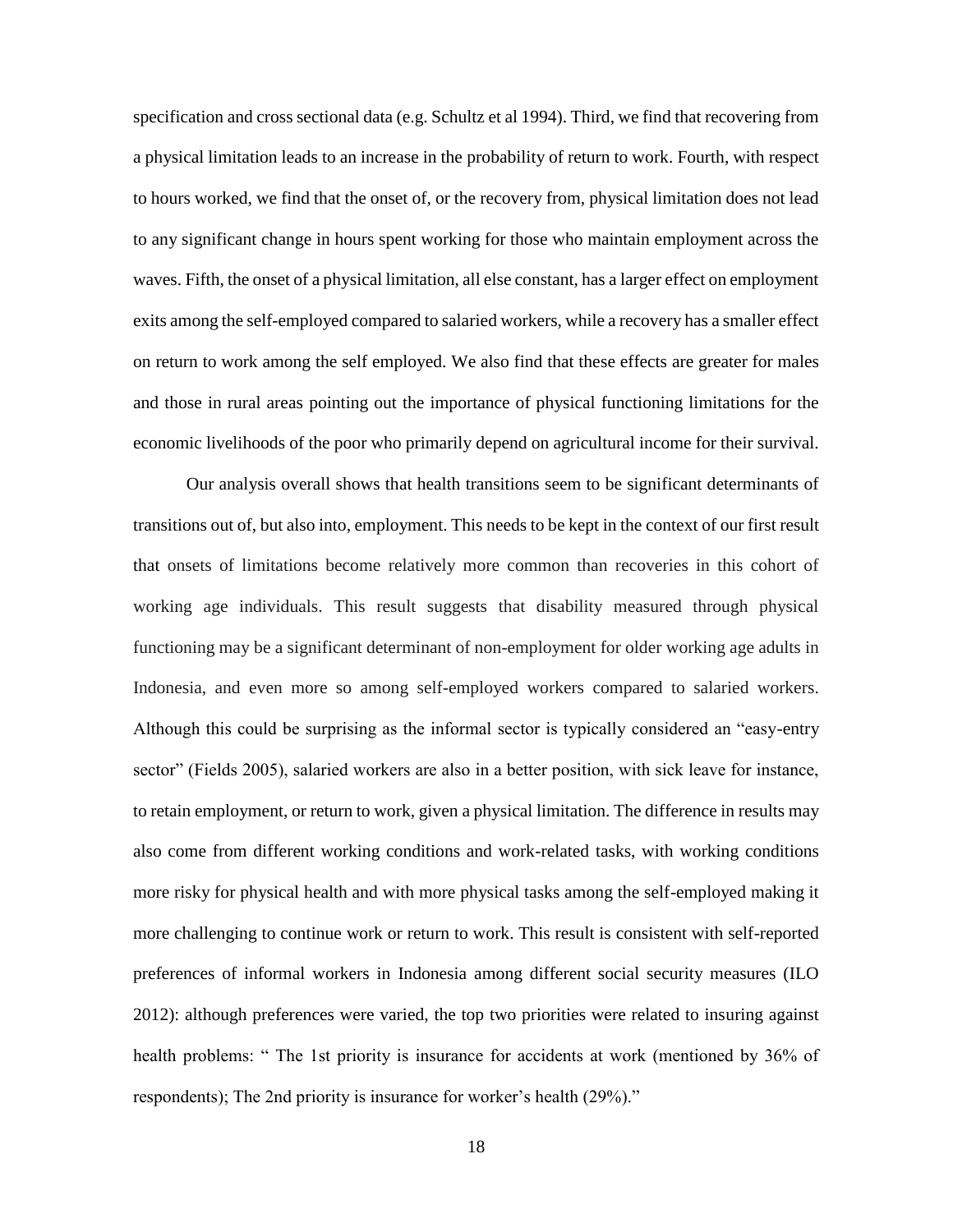The findings reported in the paper have important implications for public policy. The impact of physical limitations on employment status and the higher incidence of onset of physical limitations than recoveries found in this paper suggests that some of the disabilities may be longterm. These findings have implications for national safety-net programs and high quality healthcare that improves physical functioning of working-age adults. In the current study, we only observed physical limitations and do not know the reasons for limitations. Therefore, our findings call for studies on the causes of physical limitations.

There may also be a need for rehabilitation services in an LMIC context such as Indonesia to assist people remain employed or return to work following injuries or illnesses. The availability of vocational rehabilitation services in an LMIC context is limited (WHO-World Bank 2011). In some LMICs, there are programs focused on those injured in the workplace (e.g. Malaysia), and in more and more countries, there are community-based rehabilitation programs, the efficacy of which is often not evaluated (WHO-World Bank 2011). In addition, as more LMICs move towards universal health care coverage, results from this paper suggest that if health outcomes improve as a result of health care coverage, there may well be external benefits of health care coverage in terms of improved chances of return-to-work following recoveries.

This paper points out the need for more research on health, disability and employment in LMICs. More research is needed on intra-household substitution in labor market decisions within the family: for instance, do wives work more when husbands get sick or injured, and vice versa? This question has received attention in high-income countries but less so in LMICs. More research is also needed on the dynamics of economic well-being and of health, which has so far been greatly impeded by a dearth of longitudinal data.

The current study has some limitations, specifically with respect to data and health/disability measures. Physical functioning measures as used in this paper are by definition restrictive. This paper focuses on disability measured by physical limitations because the IFLS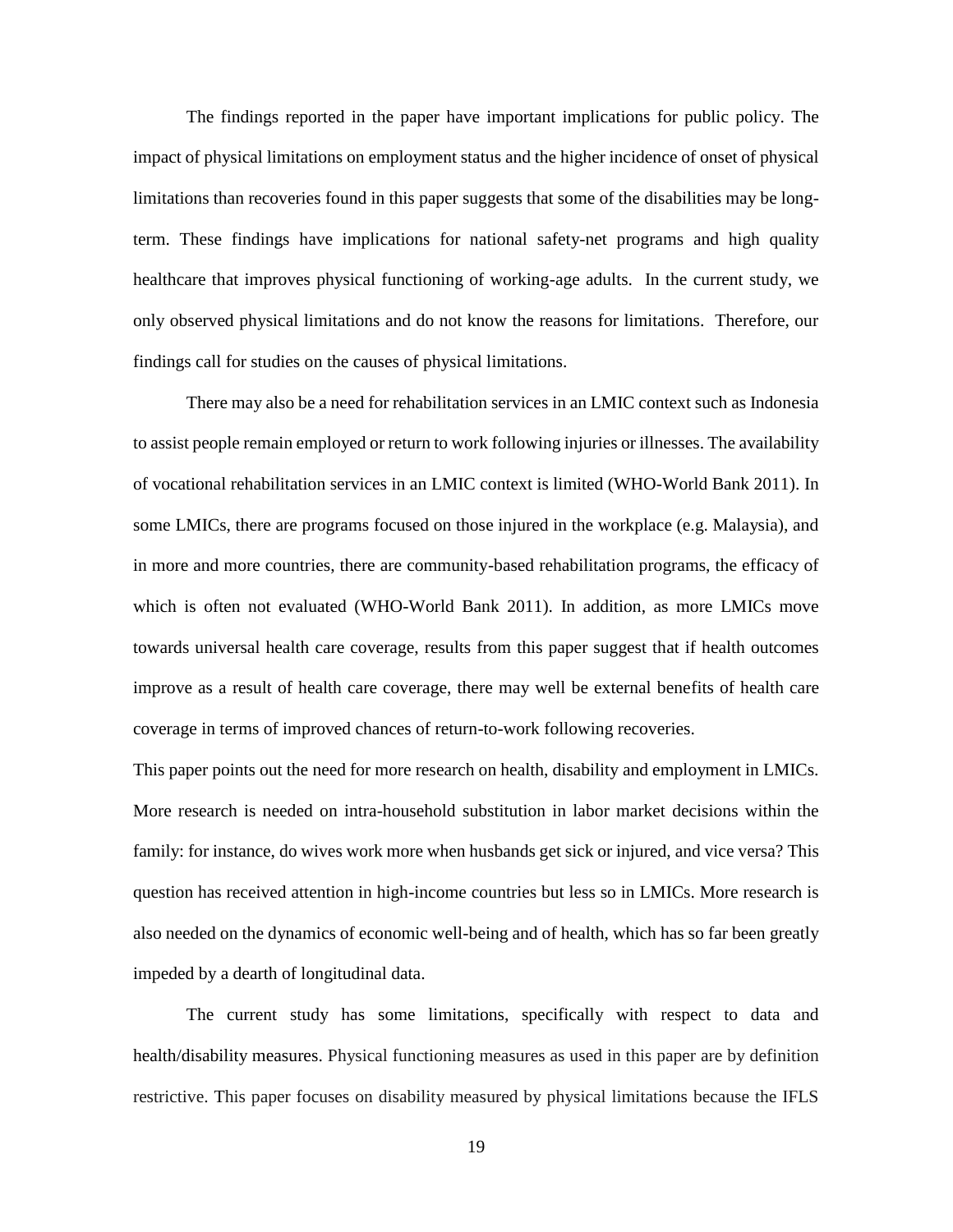has multiple waves of data with these questions. Broader measures of disability have been developed and tested in various LMICs by the Washington Group on Disability Statistics (Maddans, 2011). Data needs to be collected in LMICs for such broader measures to investigate the economic effects of different types of health problems and disabilities, including cognitive and sensory ones.

## **References**

- Alderman, H., Behrman J.R. and Hoddinott J. (2005). Nutrition, malnutrition and economic growth In: López I Casasnovas G, Rivera B, Currais L, editors. Health and economic growth findings and policy implications Massachusetts: The MIT Press; pp. 169-95.Vol. 30, pp. 98- 108.
- Bowen, W. and T. Finegan (1969). *The Economics of Labor Force Participation* (Princeton University Press, Princeton, NJ).
- Cai, L. K. Mavromaras and Oguzoglu, U. (2014). The effects of health status and health shocks on hours worked. *Health Economics*, Vol. 23, pp. 516–528.

Card, D. (1995). Earnings, schooling, and ability revisited. In: Polachek, S. (Ed.), Research in Labor Economics, 14. JAI Press.

Card, D. (2001). Estimating the return to schooling: progress on some persistent econometric problems. Econometrica 69 (5), 1127–1160.

Ching, P., 1995. User fees, demand for children's health care and access across income groups: the Philippine case. Soc. Sci. Med. 41, 37e46.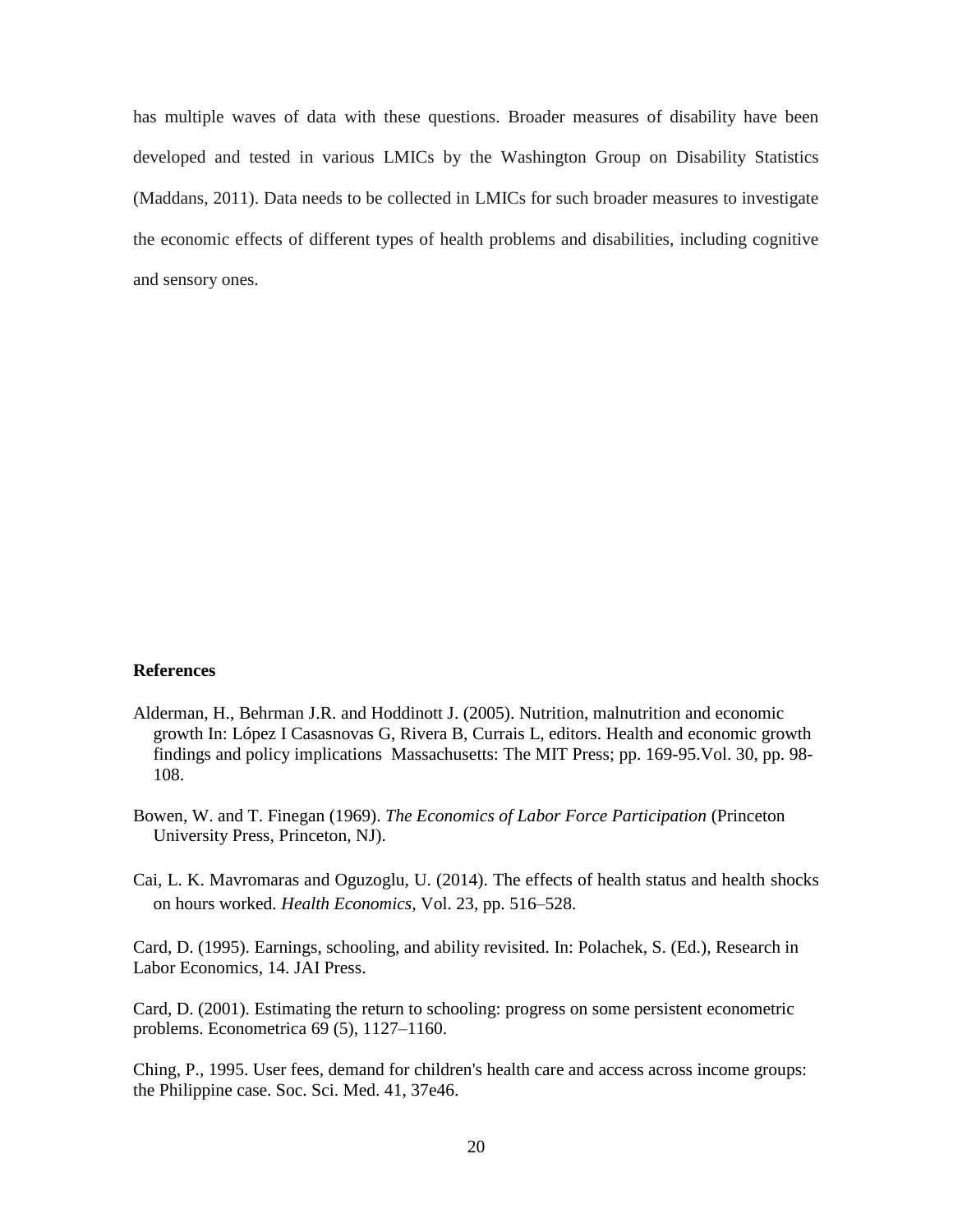- Currie, J. and Madrian B. (1999). 'Health, Health Insurance and the Labor Market'. In O. Ashenfelter and D. Card (eds.), *Handbook of Labor Economics*, Vol. 3, pp. 3309-3416.
- Dercon, S. and Krishnan P. (2000). In Sickness and in Health: Risk Sharing within Households in Rural Ethiopia*, Journal of Political Economy*, Vol. 108, pp. 688-727.
- Dow et al (1997). *Health Care Prices, Health and Labor Outcomes: Experimental Evidence. Labor and Population Program.* Working Paper Series 97-01, Rand, Santa Monica CA.
- Fields, G. (2005). A guide to multisector labor market models. World Bank Social Protection Discussion Paper series 505. Washington D.C.
- García Gómez P. and López Nicolás A. (2006). Health shocks, employment and income in the Spanish labour market. *Health Economics* . Vol.15, pp. 997-1009.
- Gertler, P. and Gruber, J. (2002). Insuring Consumption Against Illness. *American Economic Review*, Vol. 92, pp. 51-70.
- Genoni, M. (2012). Health Shocks and Consumption Smoothing: evidence from Indonesia. *Economic Development and Cultural Change*, Vol.60, pp. 475-506.

Griliches, Z. and Hausman, J.. (1986). Errors-in-Variables in Panel Data, *Journal of Econometrics*, Vol. 31, pp. 93-118.

Grimm, M. (2010). Mortality Shocks and Survivors' Consumption Growth, *Oxford Bulletin of Economics and Statistics*, Vol. 72(2), pp. 146-171.

ILO (2008). Social Security in Indonesia: advancing the development agenda. Geneva: International Labour Organisation.

ILO (2010). Social Security for Informal Economy Workers in Indonesia: looking for flexible and highly targeted programs. Geneva: International Labour Organisation.

- Imai, K.S. and You, J. (2014). Poverty dynamics of households in rural China. *Oxford Bulletin of Economics and Statistics*, Vol. 76 (6), pp. 898-923.
- [Islam,](http://www.sciencedirect.com/science/article/pii/S0304387811000484) [A.](http://www.sciencedirect.com/science/article/pii/S0304387811000484#af0005) and [Maitra](http://www.sciencedirect.com/science/article/pii/S0304387811000484) [P.](http://www.sciencedirect.com/science/article/pii/S0304387811000484#af0010) (2012). Health shocks and consumption smoothing in rural households: Does microcredit have a role to play?*, [Journal of Development Economics,](http://www.sciencedirect.com/science/journal/03043878)* Vol. 97, pp. 232– 243.
- Kochar, A. (1995). Explaining Household Vulnerability to Idiosyncratic Income Shocks. *American Economic Review Papers and Proceedings*, Vol. 85(2), pp. 159-164.
- Maddans, J.(2011). Measuring disability and monitoring the UN convention on the rights of persons with disabilities: the work of the Washington Group on Disability Statistics. *BMC Public Health*, Vol.11(Suppl 4: S4).
- Mete, C. Ni, H. and Scott, K. (2008). The Impact of Health Shocks on Employment, Earnings, and Household Consumption in Bosnia and Herzegovina in Mete (ed).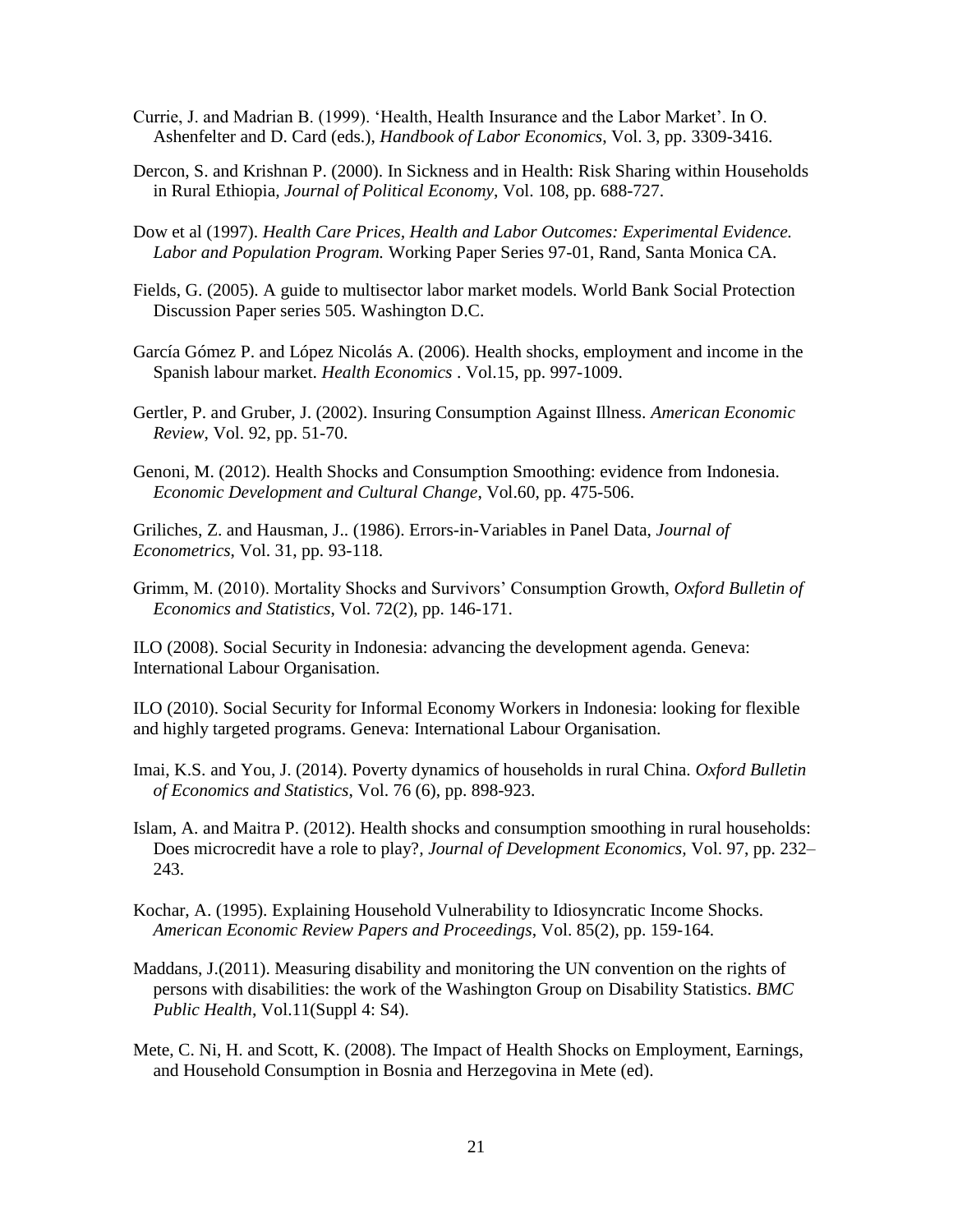- Mete, C. (ed.) (2008). *Economic Implications of Chronic Illness and Disability in Eastern Europe and the Former Soviet Union.* Washington, D.C.: World Bank.
- Meyer, B.D. and Mok, W.K.C. (2013). *Disability, Earnings, Income and Consumption*. Working paper #06.10, The Harris School of Public Policy Studies, The University of Chicago.
- Mitra, S, Palmer, M., Mont, D. and Groce, N. (2016). Can households cope with health shocks in Vietnam? *Health Economics*. Vol 25(7).
- Mizunoya, S. and Mitra, S. (2013). Is there a Disability Gap in Employment Rates in Developing Countries? *World Development* Vol. 42; pp.28-43.
- Mitra, S., Posarac, A. and Vick\*\*, B. (2013). Disability and Poverty in Developing Countries: a Multidimensional Study. *World Development* Vol. 41; pp.1-18.
- Patel, V. and Kleinman, A. (2003). Poverty and common mental disorders in developing countries. *Bulletin of the World Health Organization*, Vol. 81(8), pp. 609-614.
- Pohl, V. Neilson, C. and Parro, F. (2013). The Effects of health shocks in Chile: Evidence from accidents in Chile, American Economic Review.
- Rivera, B. and Currais L. (2005). Individual returns to health in Brazil: A quantile regression analysis. In: López I Casasnovas G, Rivera B, Currais L, editors. Health and economic growth findings and policy implications Massachusetts: The MIT Press; p. 169-95
- Thomas, D. and Strauss J. (1997). Health and wages: evidence on men and women in urban Brazil. Journal of Econometrics . Vol. 77, pp.159-86.

.

- Schultz, T. and Tansel, A. (1997). Wage and Labor Supply Effects of Illness in Cote d'Ivoire and Ghana: Instrumental Variable estimates for Days Disabled. *Journal of Development Economics*, Vol. 53, pp. 251-286.
- Schultz, T. (2008). Health Disabilities and Labor Productivity in Russia in 2004 in Mete,C., ed.. *Economic Implications of Chronic Illness and Disability in Eastern Europe and the Former Soviet Union.* Washington, D.C.: World Bank.
- [Shrestha, L.](http://search.proquest.com.avoserv.library.fordham.edu/indexinglinkhandler/sng/au/Shrestha,+Laura+B/$N?accountid=10932) (2000). Population aging in developing countries, *[Health Affairs,](http://search.proquest.com.avoserv.library.fordham.edu/pubidlinkhandler/sng/pubtitle/Health+Affairs/$N/36027/DocView/204619883/fulltextwithgraphics/13BF67455CA160C2E5E/26?accountid=10932)* [Vol.](http://search.proquest.com.avoserv.library.fordham.edu/indexingvolumeissuelinkhandler/36027/Health+Affairs/02000Y05Y01$23May$2fJun+2000$3b++Vol.+19+$283$29/19/3?accountid=10932) [19](http://search.proquest.com.avoserv.library.fordham.edu/indexingvolumeissuelinkhandler/36027/Health+Affairs/02000Y05Y01$23May$2fJun+2000$3b++Vol.+19+$283$29/19/3?accountid=10932) , pp. 204- 12.
- Sparrow, R., Van-De-Poel, E., Hadiwidjaja, G., Yumna, A., Warda, N. & Suryahadi, A. (2013). Coping with the economic consequences of ill health in Indonesia. *Health Economics,* DOI: 10.1002/hec.2945.
- Stewart, A. and Ware, J. (1992) (eds). Measuring Functioning and Well-Being. The Rand Corporation.
- Strauss, J. and Thomas, D. (2008). Health over the life course, in the *Handbook of Development Economics*, Vol. 4, edited by T. Paul Schultz and John Strauss.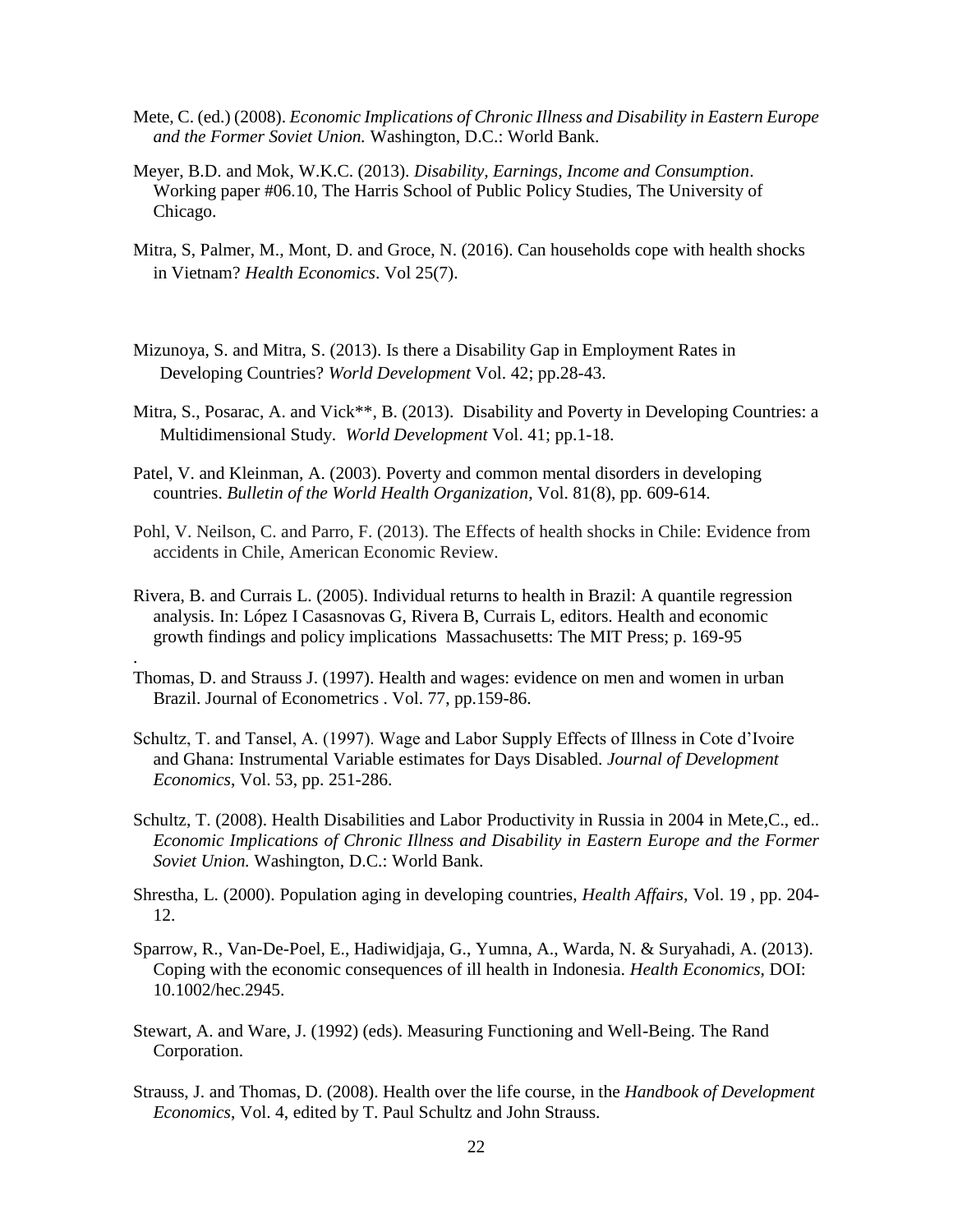- Strauss, J. and Thomas, D. (1998). Health, nutrition and economic development", *Journal of Economic Literature*, Vol. 36, pp. 737-782.
- Strauss, J., Beegle, K., Sikoki, B., Dwiyanto, A., Herawati, Y. and Witoelar, F. (2004). 'The third wave of the Indonesian Family Life Survey (IFLS3): Overview and field report', WR-144/1- NIA/NICHD, the RAND Corporation.
- Strauss, J., Beegle, K., Dwiyanto, A., Herawati, Y., Pattinasarany, D., Satriawan, E., Sikoki, B., Sukamdi and Witoelar, F. (2004). *Indonesian Living Standards: Before and After the Financial Crisis*, the RAND Corporation, Santa Monica, CA.
- Smith, J.P., Thomas, D, Frankernberg, E., Beegle K., and Teruel C. (2002). Wages, employment and economic shocks: evidence from Indonesia. *Journal of Population Economics,* Vol. 15, pp. 161-193.
- Thomas, D., Frankenberg, E., Friedman, J., Habicht, J.P., Ingwersen, N., McKelvey, C., Hakimi, M., Jaswadi, Pelto, Gretel, Sikoki, B., Seeman, T., Smith, J. P., Sumantri, C., Suriastini, W. and Wilopo, S. (2006). *Causal effect of health on labor market outcomes: Experimental evidence*, mimeo.
- Trani, J., Jill Kuhlberg, Timothy Cannings & Dilbal Chakkal (2016): Multidimensional poverty in Afghanistan: who are the poorest of the poor?, Oxford Development Studies, DOI: 10.1080/13600818.2016.1160042.
- Trani, J., Parul Bakhshi, Sarah Myer Tlapek, Dominique Lopez & Fiona Gall (2015): Disability and Poverty in Morocco and Tunisia: A Multidimensional Approach, Journal of Human Development and Capabilities, DOI: 10.1080/19452829.2015.1091808.

Widjaja, M. (2012). Indonesia: in search for a placement-support social protection. ASEAN Economic Bulletin, Vol. 29(3), pp. 184-96.

WHO-World Bank (2011). World Report on Disability. Geneva: World Health Organization.

World Bank (2015) Data bank accessed on July 23rd, 2015 at: <http://data.worldbank.org/indicator/SL.UEM.TOTL.ZS?page=3>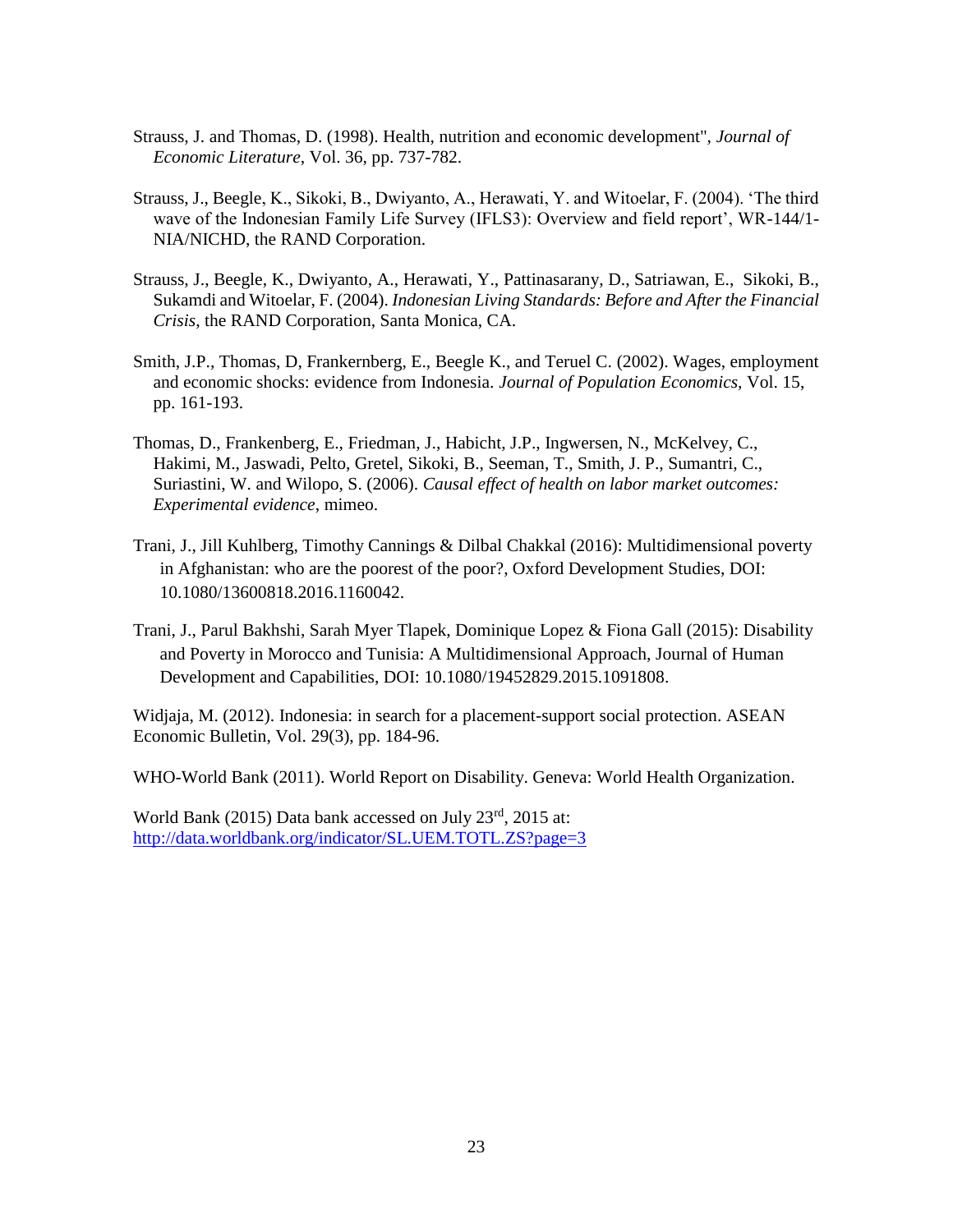# **Table 1: Descriptive Statistics**

|                                                                                                                  | <b>Mean</b>     |                 |                |                 |  |  |
|------------------------------------------------------------------------------------------------------------------|-----------------|-----------------|----------------|-----------------|--|--|
| <b>Variables</b>                                                                                                 | 1993            | 1997            | 2000           | 2007            |  |  |
| <b>Panel A: Labor Market Outcomes</b>                                                                            |                 |                 |                |                 |  |  |
| Employed $(=1$ if employed, 0 otherwise)                                                                         | 0.76            | 0.78            | 0.81           | 0.76            |  |  |
| Hours worked (Log of hours worked<br>during the last week only if employed)                                      | 3.65<br>(0.77)  | 3.54<br>(0.95)  | 3.51<br>(1.01) | 3.51<br>(0.91)  |  |  |
| Employment exit $(=1$ if employed in the<br>last period and not employed in the<br>current period, 0 otherwise)  | <b>NA</b>       | 0.052           | 0.048          | 0.11            |  |  |
| Employment entry $(=1$ if not employed in<br>the last period and employed in the<br>current period, 0 otherwise) | <b>NA</b>       | 0.07            | 0.08           | 0.06            |  |  |
| <b>Panel B: ADL limitations</b><br>Any Physical limitation                                                       | 0.10            | 0.20            | 0.26           | 0.34            |  |  |
| Physical limitation score                                                                                        | 0.019<br>(0.09) | 0.022<br>(0.06) | 0.03<br>(0.07) | 0.046<br>(0.10) |  |  |
| Severe physical limitation                                                                                       | 0.04            | 0.044           | 0.07           | 0.11            |  |  |
| Moderate physical limitation                                                                                     | 0.06            | 0.16            | 0.19           | 0.23            |  |  |
| Panel C: Demographic and<br><b>Socioeconomic Characteristics</b>                                                 |                 |                 |                |                 |  |  |
| Age in Years<br>$26-29$ years                                                                                    |                 |                 |                |                 |  |  |
| 30-35 years                                                                                                      | 0.21<br>0.25    |                 |                |                 |  |  |
| 36 - 40 years                                                                                                    | 0.23            |                 |                |                 |  |  |
| $41 - 45$ years                                                                                                  | 0.17            |                 |                |                 |  |  |
| $46 - 50$ years                                                                                                  | 0.14            |                 |                |                 |  |  |
| Male                                                                                                             | 0.53            |                 |                |                 |  |  |
| Head of the household dummy                                                                                      | 0.58            | 0.60            | 0.61           | 0.64            |  |  |
| Rural dummy                                                                                                      | 0.47            | 0.48            | 0.48           | 0.44            |  |  |
| Married dummy                                                                                                    | 0.94            | 0.92            | 0.90           | 0.85            |  |  |
| Spouse of the head of the household<br>dummy                                                                     | 0.40            | 0.38            | 0.37           | 0.32            |  |  |
| Household size                                                                                                   | 5.08            | 5.65            | 4.92           | 6.70            |  |  |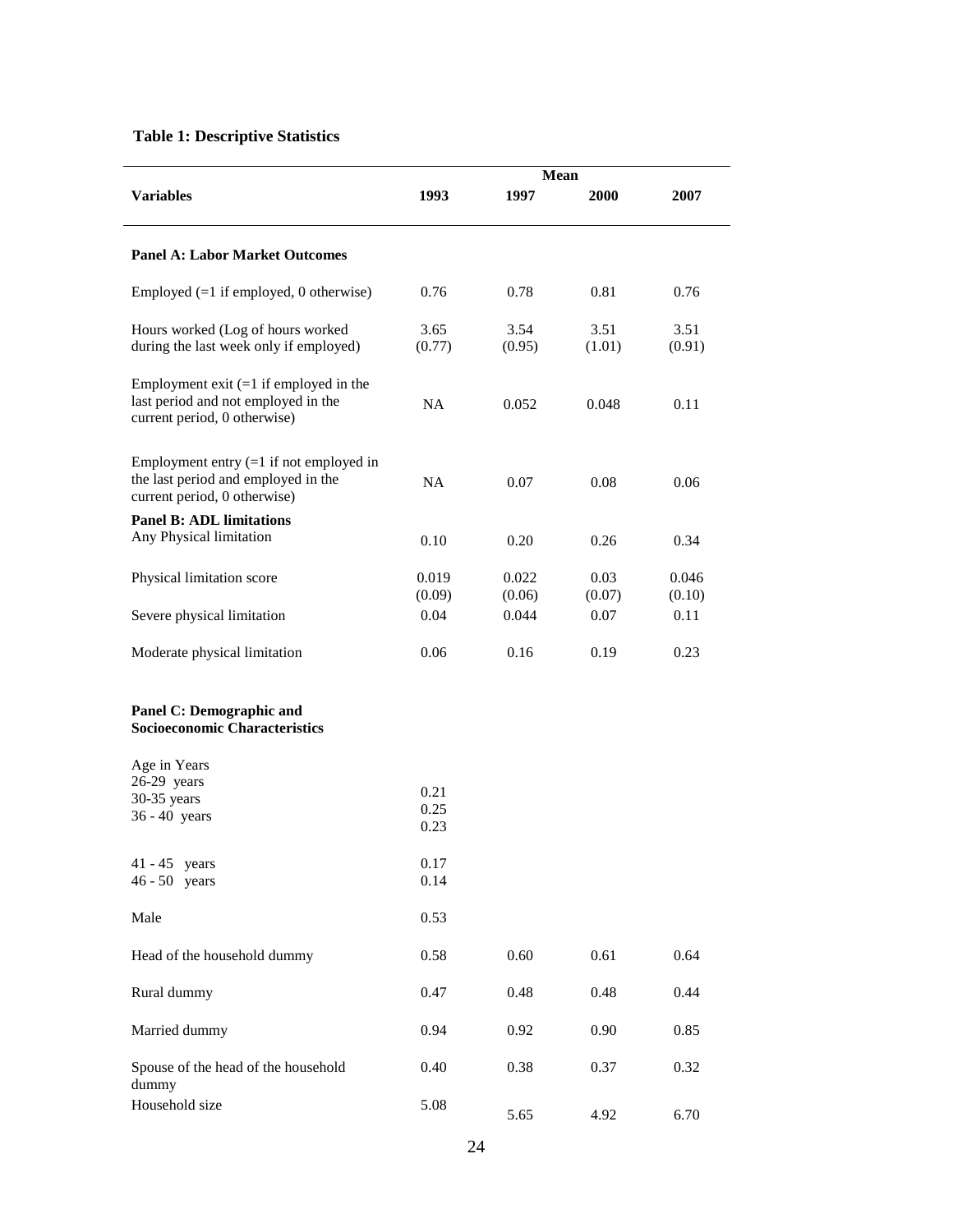|                                                                | (1.92)             | (2.09)             | (1.87)              | (2.68)               |
|----------------------------------------------------------------|--------------------|--------------------|---------------------|----------------------|
| <b>Panel D: Instrument</b>                                     |                    |                    |                     |                      |
| Registration fee for first visit at<br>puskesmas/health center | 398.40<br>(166.00) | 631.69<br>(436.31) | 1157.46<br>(609.05) | 2300.55<br>(4509.83) |

Source: Authors' calculations using 1993, 1997, 2000, and 2007 waves of the Indonesian Family Life Survey. Standard deviations in parentheses. N=4,153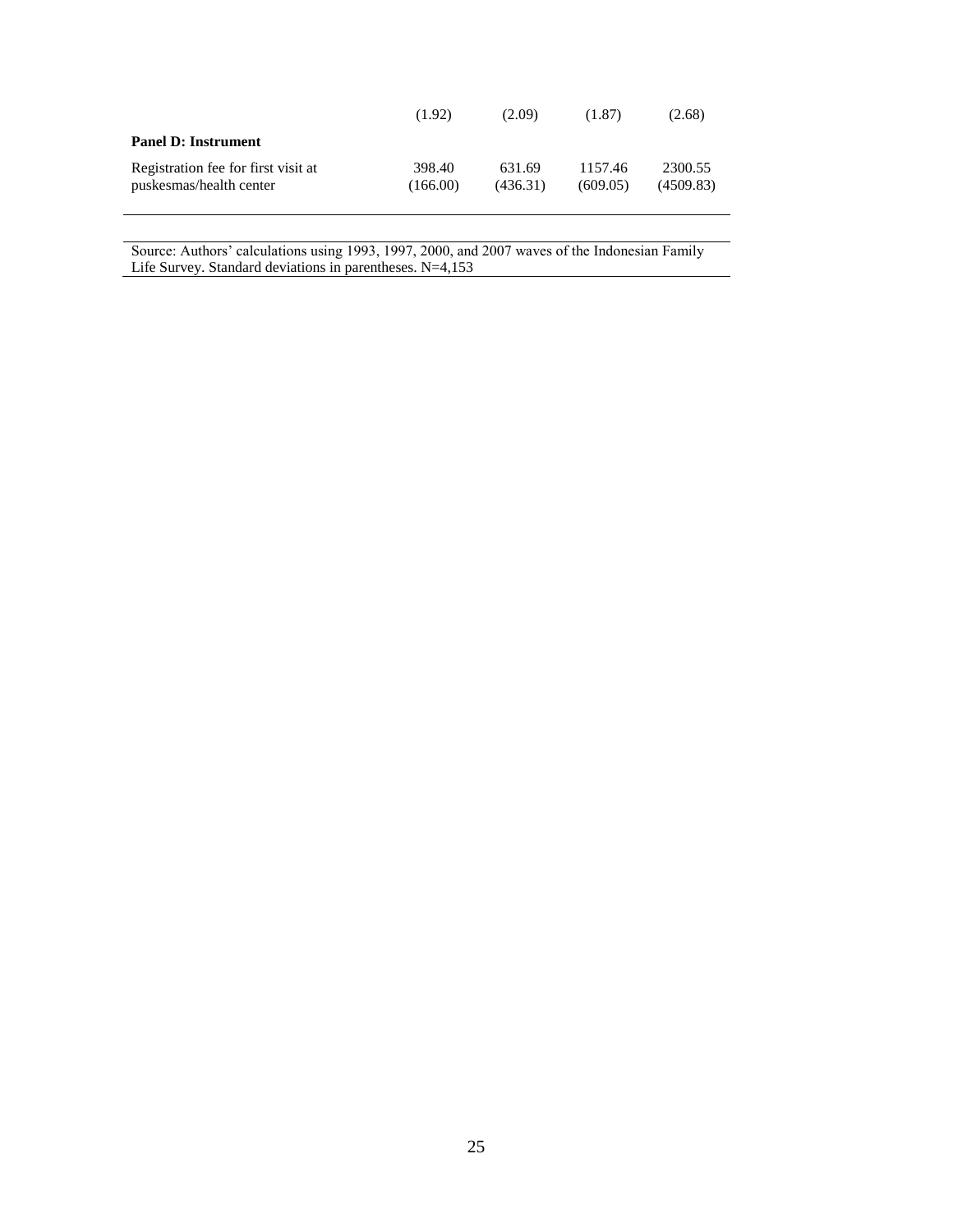#### **Table 2: Rates of onset of, or recovery from, physical limitation between waves**

|                                                                                                                       | 1993-1997 | 1997-2000 | 2000-2007 |
|-----------------------------------------------------------------------------------------------------------------------|-----------|-----------|-----------|
| Onset of any Physical limitation                                                                                      | 0.16      | 0.17      | 0.22      |
| Onset of severe Physical limitation                                                                                   | 0.036     | 0.062     | 0.09      |
| Onset of moderate physical limitation                                                                                 | 0.14      | 0.15      | 0.20      |
| Onset using the physical limitation score                                                                             | 0.019     | 0.022     | 0.04      |
| Recovery from any physical limitation                                                                                 | 0.06      | 0.11      | 0.14      |
| Recovery from severe physical limitation                                                                              | 0.034     | 0.033     | 0.05      |
| Recovery from moderate physical limitation                                                                            | 0.05      | 0.12      | 0.15      |
| Recovery using the physical score                                                                                     | 0.017     | 0.015     | 0.019     |
| Source: Authors' calculations using 1993, 1997, 2000, and 2007 waves of the Indonesian<br>Family Life Survey. N=4,153 |           |           |           |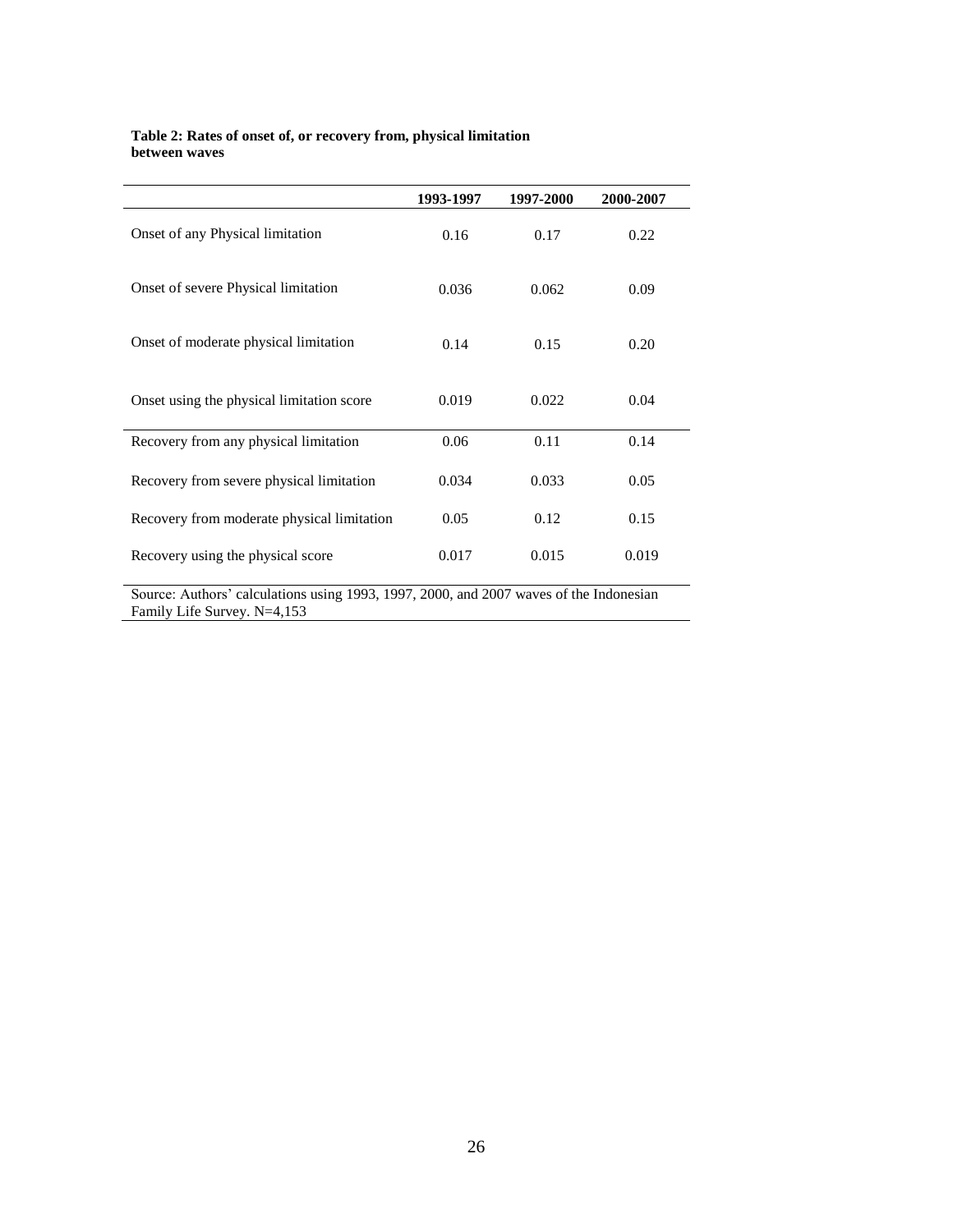|                                                                                 | Employment +<br><b>FD-OLS</b><br>(1)     | <b>Hours</b> worked<br><b>FD-OLS</b>                                |
|---------------------------------------------------------------------------------|------------------------------------------|---------------------------------------------------------------------|
|                                                                                 |                                          | (2)                                                                 |
| Any Physical limitation                                                         | $-0.012**$                               | $-0.06*$                                                            |
|                                                                                 | (0.006)                                  | (0.034)                                                             |
| Severe Physical limitation                                                      | $-0.046***$                              | $-0.12*$                                                            |
|                                                                                 | (0.011)                                  | (0.064)                                                             |
| Moderate Physical limitation                                                    | 0.006                                    | $-0.025$                                                            |
|                                                                                 | (0.006)                                  | (0.034)                                                             |
| Physical limitation score                                                       | $-0.244***$                              | $-0.466**$                                                          |
| $\bullet$<br>$\sim$ $\sim$<br>$\sim$<br>$\cdots$<br>$1 \quad 1$<br>$\mathbf{I}$ | (0.04)<br>$\blacksquare$<br>$\mathbf{1}$ | (0.21)<br>$\cdot$ $\cdot$ $\cdot$<br>$\mathbf{I}$<br>$\blacksquare$ |

#### **Table 3: First Difference (FD) Estimates of the Impact of changes in physical functioning on Employment and Hours worked**

+: first-difference in employment is coded as -1 if employed in the previous period and not employed in the current period, 1 if not employed in the previous period and employed in the current period, 0 otherwise. Each estimated coefficient is from a separate regression including time-varying socio-economic controls as listed in Table 1. Standard errors clustered at the individual level in parenthesis. Changes in hours worked presented in Column 2 are conditional upon employment in both periods. \*\*\* significant at the 1% level, \*\* significant at the 5% level, \*significant at the 10% level.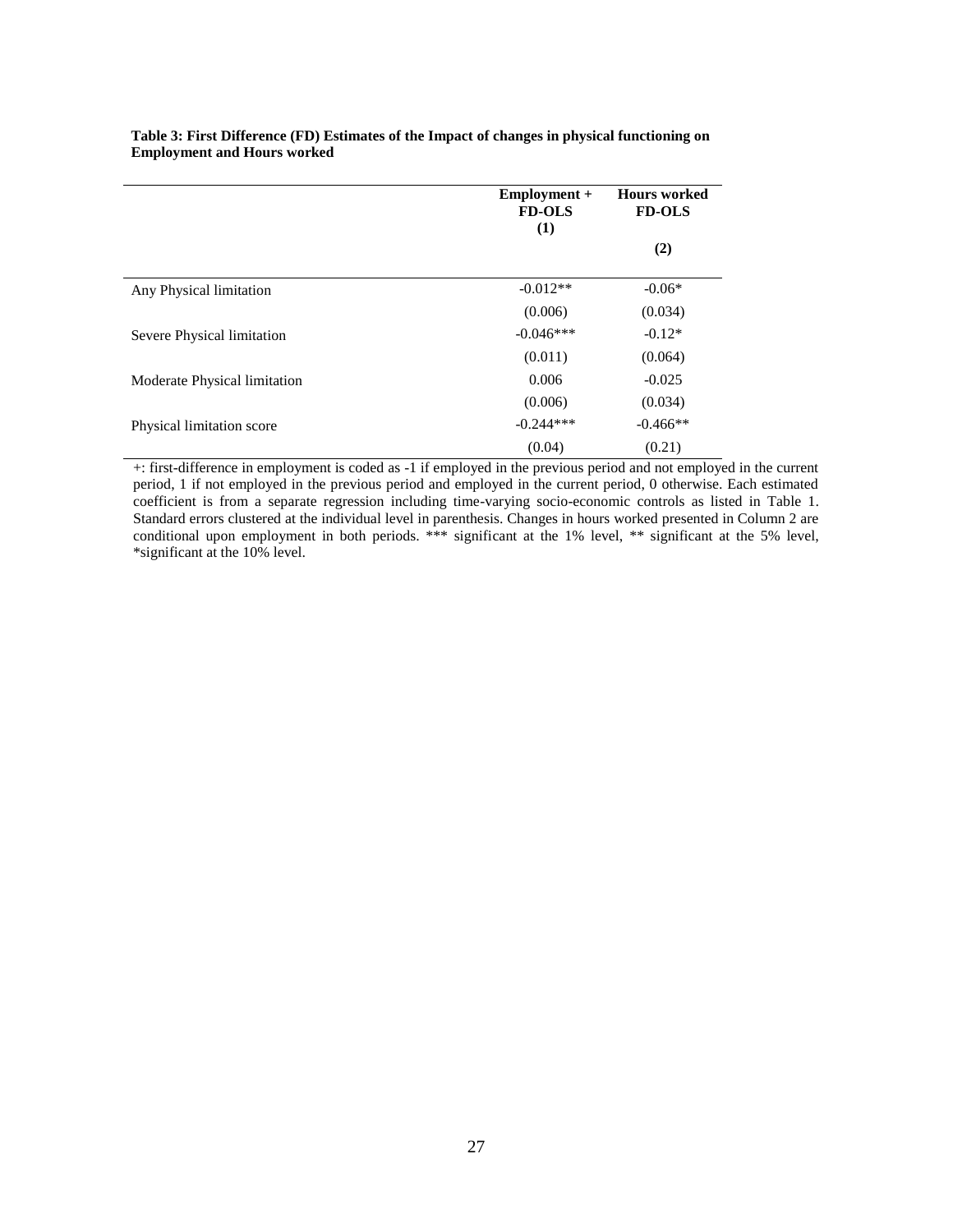|                                                                   | All        | <b>Males</b> | <b>Females</b> | Urban       | Rural       | Self<br>employed | <b>Salaried</b><br>Workers |
|-------------------------------------------------------------------|------------|--------------|----------------|-------------|-------------|------------------|----------------------------|
|                                                                   | (1)        | (2)          | (3)            | (4)         | (5)         | (6)              | (7)                        |
|                                                                   | $N=4,153$  | $N = 2,212$  | $N = 1,941$    | $N = 2,117$ | $N = 1,987$ | $N = 1,637$      | $N = 2,516$                |
| Panel A: Impact of physical limitation onsets on employment exits |            |              |                |             |             |                  |                            |
| Onset of any                                                      | $0.038***$ | $0.055***$   | 0.001          | $0.025**$   | $0.045***$  | $0.041***$       | $0.029***$                 |
| physical limitation                                               | (0.007)    | (0.011)      | (0.01)         | (0.010)     | (0.011)     | (0.013)          | (0.009)                    |
| Onset based on                                                    | $0.61***$  | $0.82***$    | $0.33***$      | $0.477***$  | $0.670***$  | $0.723***$       | $0.485***$                 |
| physical limitation                                               | (0.006)    | (0.10)       | (0.08)         | (0.082)     | (0.084)     | (0.105)          | (0.073)                    |
| score                                                             |            |              |                |             |             |                  |                            |
| Onset of severe                                                   | $0.10***$  | $0.18***$    | $0.044***$     | $0.086***$  | $0.115***$  | $0.135***$       | $0.080***$                 |
| physical limitation                                               | (0.014)    | (0.03)       | (0.016)        | (0.019)     | (0.022)     | (0.026)          | (0.017)                    |
| Onset of moderate                                                 | $0.026***$ | $0.026**$    | $-0.00$        | 0.013       | $0.023**$   | 0.021            | 0.015                      |
| physical limitation                                               | (0.007)    | (0.011)      | (0.01)         | (0.010)     | (0.011)     | (0.013)          | (0.010)                    |

**Table 4: First Difference (FD) OLS Estimates of the Impact of Physical Limitations on Employment Exit and Return to Work Transitions**

#### **Panel B: Impact of physical limitation recoveries on return to work**

| Recovery from any   | $0.040***$ | 0.015     | 0.011           | $0.042***$ | $0.028**$  | 0.013     | $0.052***$ |
|---------------------|------------|-----------|-----------------|------------|------------|-----------|------------|
| physical limitation | (0.010)    | (0.009)   | (0.014)         | (0.014)    | (0.014)    | (0.011)   | (0.014)    |
| Recovery from       | $0.110***$ | 0.021     | $-0.009(0.065)$ | $0.170**$  | $0.110***$ | $0.067**$ | $0.154**$  |
| physical limitation | (0.040)    | (0.023)   |                 | (0.073)    | (0.040)    | (0.033)   | (0.071)    |
| based on score      |            |           |                 |            |            |           |            |
| Recovery from       | $0.064***$ | 0.028     | 0.026           | $0.060***$ | $0.064*$   | $0.032*$  | $0.079***$ |
| severe physical     | (0.016)    | (0.024)   | (0.019)         | (0.021)    | (0.025)    | (0.019)   | (0.022)    |
| limitation          |            |           |                 |            |            |           |            |
| Recovery from       | $0.036***$ | $0.022**$ | 0.002           | $0.032**$  | $0.038***$ | $0.022*$  | $0.040***$ |
| moderate physical   | (0.010)    | (0.011)   | (0.014)         | (0.013)    | (0.014)    | (0.013)   | (0.014)    |
| limitation          |            |           |                 |            |            |           |            |

Notes: Each estimated coefficient is from a separate regression including time-varying socio-economic controls as listed in Table 1. Standard errors clustered at the individual level in parenthesis. \*\*\*\* significant at the 1% level, \*\* significant at the 5% level, \*significant at the 10% level. The rural and urban subsamples include only individuals who remain in rural and urban areas respectively in all four waves. Individuals who move from urban to rural areas (or vice versa) are not included in these subsamples. The self-employed and salaried subsamples are based on the status in wave 1.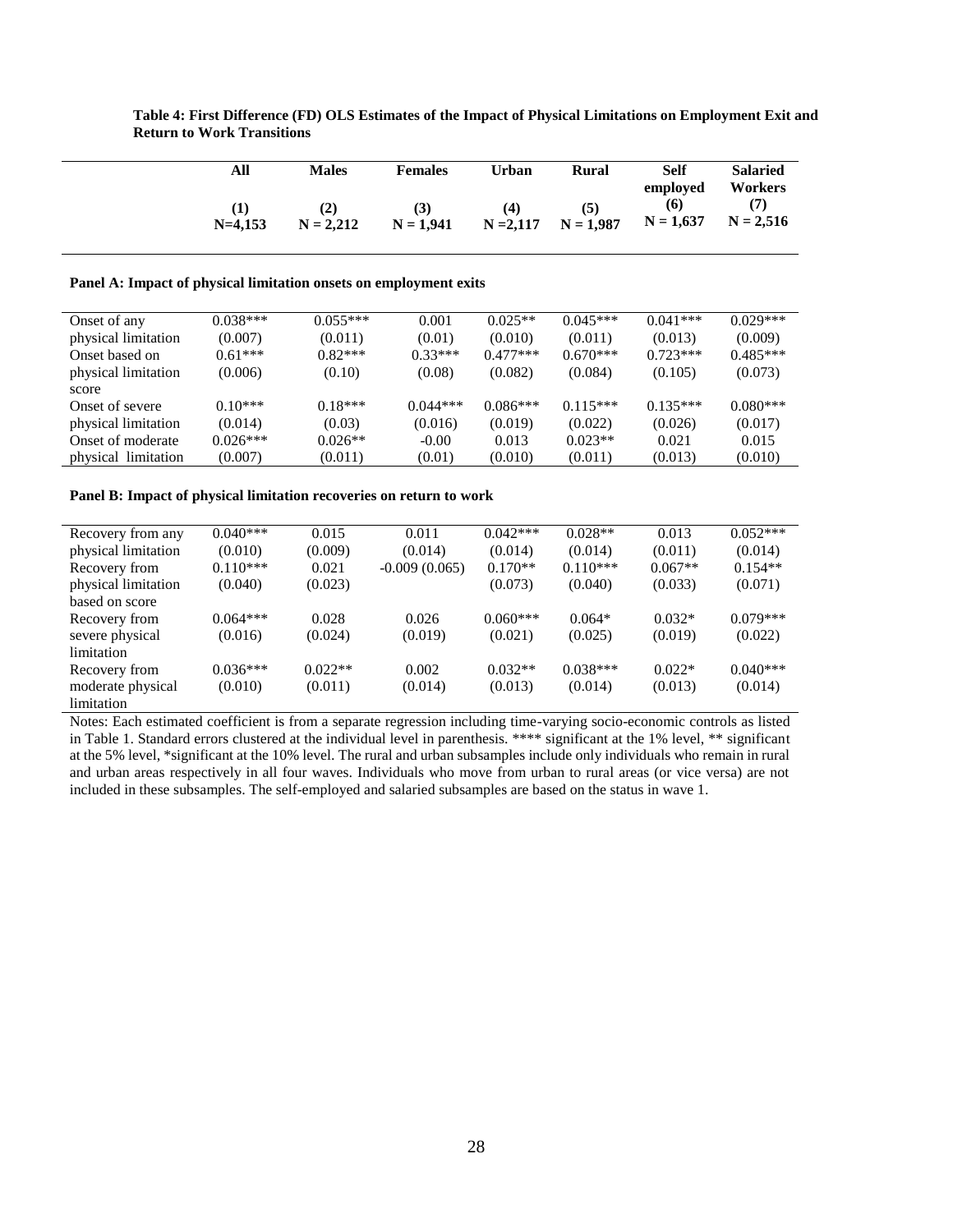|  |  |  |  | Table 5: FD OLS Estimates of the impact of physical limitation onsets and recoveries on Hours worked |  |
|--|--|--|--|------------------------------------------------------------------------------------------------------|--|
|--|--|--|--|------------------------------------------------------------------------------------------------------|--|

| All         | <b>Males</b> | <b>Females</b> | Urban            | Rural     | <b>Self</b> | <b>Salaried</b> |
|-------------|--------------|----------------|------------------|-----------|-------------|-----------------|
|             |              |                |                  |           | emploved    | workers         |
| $\bf{(1)}$  | <b>ΙΔ</b>    | (3)            | $\left(4\right)$ | (5)       | (6)         |                 |
| $N = 3.385$ | $N = 2.191$  | $N=1.193$      | $N=1.868$        | $N=1.839$ | $N=1,566$   | $N=1,818$       |
|             |              |                |                  |           |             |                 |

## **Panel A: Impact of physical limitation onsets on hours worked**

| Onset of any physical    | $-0.089**$  | $-0.084$    | $-0.146**$ | $-0.154**$  | $-0.011$ | $-0.043$   | $-0.101$ |
|--------------------------|-------------|-------------|------------|-------------|----------|------------|----------|
| limitation               | $(0.041)$ ) | (0.05)      | (0.072)    | (0.060)     | (0.060)  | (0.065)    | (0.062)  |
| Onset of physical score  | $-0.904***$ | $-1.487***$ | $-0.50$    | $-1.535***$ | $-0.442$ | $-0.782$   | $-0.614$ |
|                          | (0.332)     | (0.50)      | (0.53)     | (0.513)     | (0.380)  | (0.539)    | (0.454)  |
| Onset of severe physical | $-0.186**$  | $-0.63***$  | $-0.073$   | $-0.250**$  | $-0.120$ | $-0.286**$ | $-0.034$ |
| limitation               | (0.079)     | (0.14)      | (0.10)     | (0.107)     | (0.125)  | (0.129)    | (0.110)  |
| Onset of moderate        | $-0.037$    | 0.019       | $-0.12*$   | $-0.045$    | $-0.012$ | 0.009      | $-0.077$ |
| physical limitation      | (0.042)     | (0.05)      | (0.07)     | (0.061)     | (0.060)  | (0.066)    | (0.063)  |

## **Panel B: Impact of physical limitation recoveries on hours worked**

| Recovery from any        | 0.025   | 0.015     | 0.131     | 0.110     | $-0.044$ | 0.004    | 0.023    |
|--------------------------|---------|-----------|-----------|-----------|----------|----------|----------|
| limitation               | (0.054) | (0.009)   | (0.091)   | (0.079)   | (0.079)  | (0.090)  | (0.086)  |
| Recovery from limitation | 0.249   | 0.021     | 0.503     | $0.793**$ | $-0.108$ | 0.347    | $-0.096$ |
| based on score           | (0.249) | (0.023)   | (0.458)   | (0.379)   | (0.325)  | (0.337)  | (0.537)  |
| Recovery from severe     | 0.038   | 0.028     | $-0.109$  | 0.159     | 0.038    | 0.039    | $-0.040$ |
| limitation               | (0.090) | (0.024)   | (0.116)   | (0.124)   | (0.090)  | (0.144)  | (0.136)  |
| Recovery from moderate   | 0.012   | $0.022**$ | $0.190**$ | 0.104     | $-0.063$ | $-0.067$ | 0.077    |
| limitation               | (0.055) | (0.011)   | (0.088)   | (0.081)   | (0.079)  | (0.094)  | (0.086)  |

Notes: Changes in hours worked are conditional upon employment in all waves. Notes from Table 4 also apply.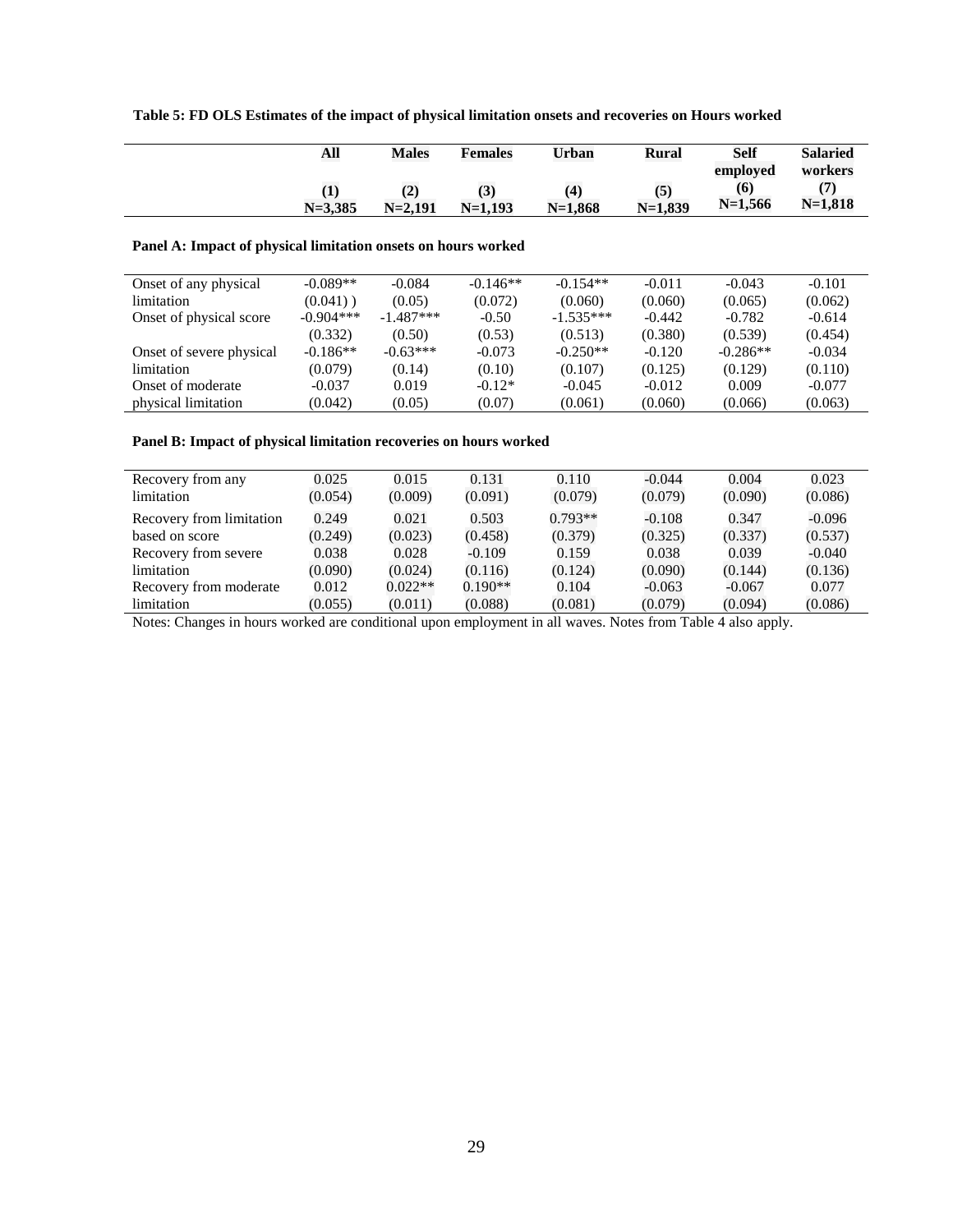|                                               | All<br>(1) | <b>Rural</b><br>(2) | Urban<br>(3) | <b>Self</b><br>employed<br>(4) | <b>Salaried</b><br>(5) |
|-----------------------------------------------|------------|---------------------|--------------|--------------------------------|------------------------|
| Panel A: Impact of physical limitation onsets |            |                     |              |                                |                        |
| Onset of any physical                         | $0.461***$ | $0.458*$            | $0.334***$   | $1.132**$                      | $0.228**$              |
| limitation                                    | (0.114)    | (0.267)             | (0.099)      | (0.414)                        | (0.107)                |
| Onset based on physical                       | $2.29***$  | $1.544*$            | $1.993***$   | 4.391***                       | $1.435**$              |
| limitation score                              | (0.536)    | (0.790)             | (0.624)      | (1.310)                        | (0.662)                |
| Onset of Severe physical                      | $0.66***$  | $0.439**$           | $0.570***$   | $1.102***$                     | $0.410*$               |
| limitation                                    | (0.158)    | (0.244)             | (0.197)      | (0.232)                        | (0.209)                |
| Onset of Moderate physical                    | $0.473***$ | 0.517               | $0.333***$   | $0.927**$                      | $0.260**$              |
| limitation                                    | (0.119)    | (0.328)             | (0.096)      | (0.314)                        | (0.123)                |

## **Table 6: FD-IV estimates of the effect of physical limitation onsets and recoveries on Employment**

## **Panel B: Impact of Recoveries from physical limitation**

| Recovery from any physical    | $1.628***$  | $1.565***$ | $1.315***$  | $0.801**$   | $1.680***$   |
|-------------------------------|-------------|------------|-------------|-------------|--------------|
| limitation                    | (0.290)     | (0.470)    | (0.254)     | (0.299)     | (0.295)      |
| Recovery from physical        | $-9.033***$ | <b>NA</b>  | $-6.890***$ | $-4.271***$ | $-10.588***$ |
| limitation based on score     | (1.370)     |            | (1.153)     | (1.172)     | (1.945)      |
| Recovery from severe physical | $1.972***$  | <b>NA</b>  | $1.529***$  | $0.835***$  | $2.780***$   |
| limitation                    | (0.284)     |            | (0.257)     | (0.200)     | (0.491)      |
| Recovery from moderate        | $1.252***$  | <b>NA</b>  | $1.054***$  | $0.411**$   | $1.796***$   |
| physical limitation           | (0.224)     |            | (0.222)     | (0.134)     | (0.355)      |

Notes and sample sizes as in Table 4 .

NA: Robust standard error could not be estimated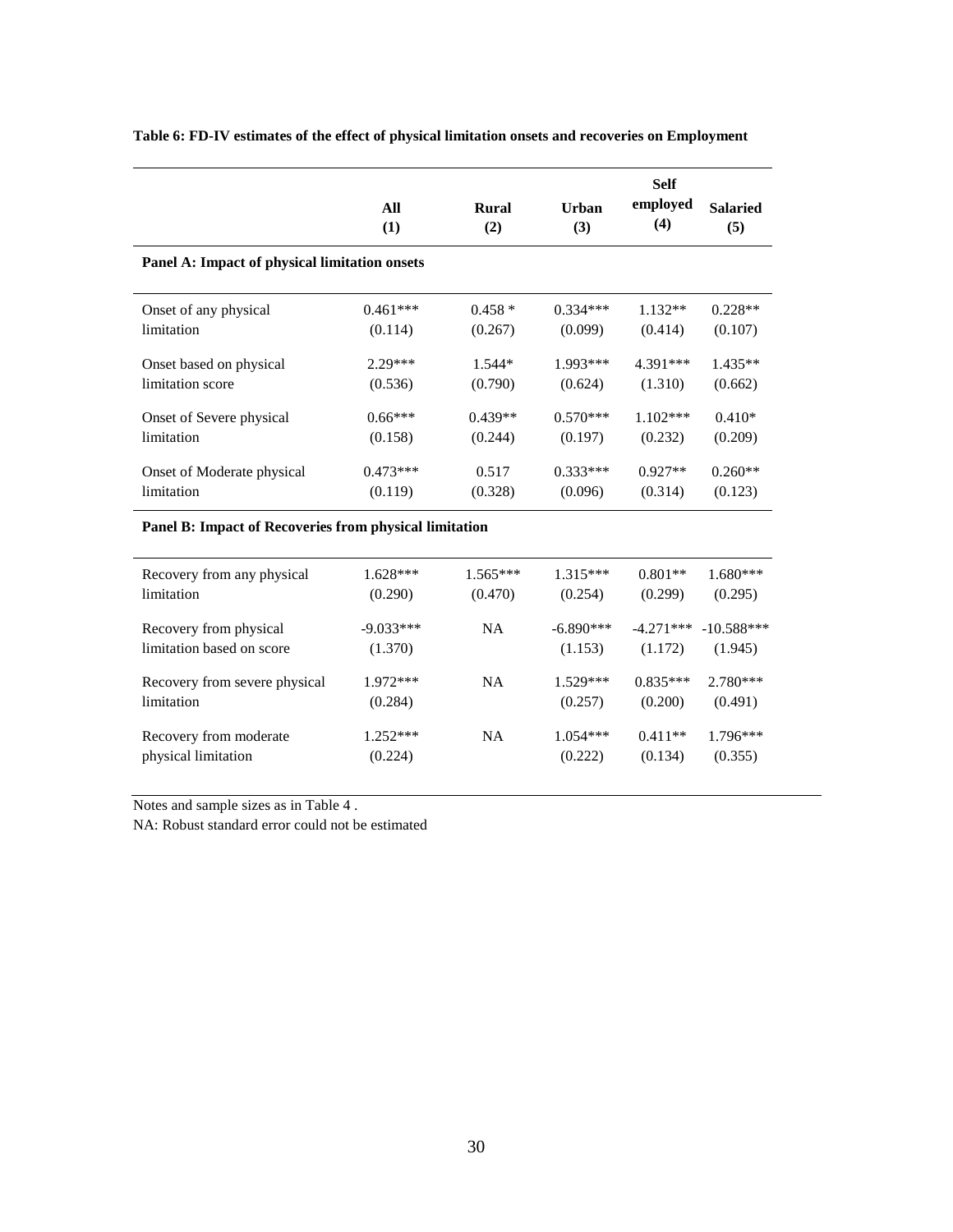|                                                               | All<br>(1) | Rural<br>(2) | Urban<br>(3) | <b>Self</b><br>employed<br>(4) | <b>Salaried</b><br>(5) |
|---------------------------------------------------------------|------------|--------------|--------------|--------------------------------|------------------------|
| Panel A: Impact of physical limitation onsets                 |            |              |              |                                |                        |
| Onset of any physical                                         | 0.440      | 1.604        | 0.122        | 0.739                          | 0.223                  |
| limitation                                                    | (0.649)    | (1.834)      | (0.662)      | (1.321)                        | (0.708)                |
| Onset based on physical                                       | 2.79       | 5.872        | $-0.921$     | 1.768                          | 4.145                  |
| limitation score                                              | (4.59)     | (8.280)      | (5.808)      | (7.226)                        | (6.982)                |
| Onset of Severe physical                                      | $-0.044$   | 2.597        | $-0.562$     | 0.137                          | 0.179                  |
| limitation                                                    | (1.242)    | (2.100)      | (1.533)      | (1.566)                        | (1.671)                |
| <b>Onset of Moderate</b>                                      | 0.418      | 1.253        | 0.024        | 0.626                          | 0.125                  |
| physical limitation                                           | (0.637)    | (1.801)      | (0.694)      | (1.085)                        | (0.786)                |
| <b>Panel B: Impact of Recoveries from physical limitation</b> |            |              |              |                                |                        |
| Recovery from any                                             | 0.893      | 0.118        | 0.188        | 0.760                          | 1.034                  |
| physical limitation                                           | (0.954)    | (1.29)       | (1.339)      | (1.543)                        | (1.422)                |
| Recovery from physical                                        | $-4.067$   | $-3.842$     | $-1.106$     | $-2.867$                       | $-6.673$               |
| limitation based on score                                     | (6.023)    | (12.00)      | (6.275)      | (10.654)                       | (8.034)                |
| Recovery from severe                                          | 0.724      | 0.832        | $-0.336$     | 0.604                          | 0.579                  |
| physical limitation                                           | (1.204)    | (1.774)      | (1.888)      | (1.500)                        | (2.106)                |

1.003 (1.647)

-0.379 (1.259)

0.300 (1.364)

0.449 (1.498)

**Table 7: FD-IV estimates of the impact of physical limitation onsets and recoveries on changes in hours worked**

Notes and sample sizes as in Table 4 .

Recovery from moderate physical limitation

NA: Robust standard error could not be estimated

0.308 (1.000)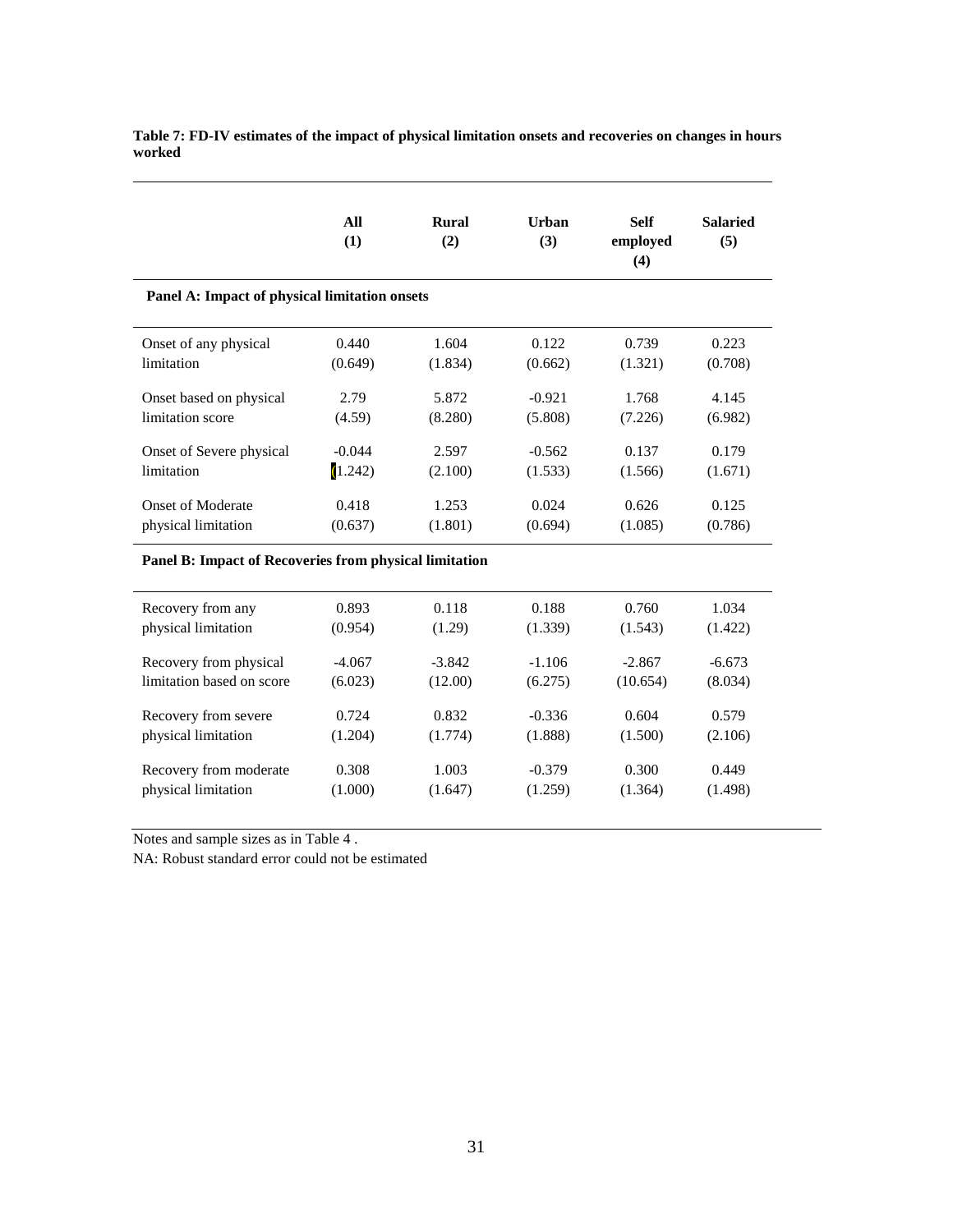## **Appendix**

## **Table A1: First-Stage Regression of Table 6 (All)**

|                                                                           | <b>Any Physical</b><br><b>Limitation</b> |            | <b>Physical Limitation</b><br><b>Score</b> |        | <b>Severe Physical</b><br><b>Limitation</b> |        | <b>Moderate Physical</b><br>Limitation |        |
|---------------------------------------------------------------------------|------------------------------------------|------------|--------------------------------------------|--------|---------------------------------------------|--------|----------------------------------------|--------|
| Panel A: Impact of Onsets of Physical Limitation on Employment Exits      |                                          |            |                                            |        |                                             |        |                                        |        |
| Change in price of health care x age                                      | 0.000                                    | $***$      | 0.000                                      | $***$  | 0.000                                       | ***    | 0.000                                  | $**$   |
| Change in price of health care x male                                     | $-0.003$                                 | $***$      | $-0.001$                                   | ***    | $-0.002$                                    | ***    | $-0.003$                               | ***    |
| Household head                                                            | $-0.057$                                 | $\ast\ast$ | $-0.032$                                   | ***    | $-0.064$                                    | ***    | $-0.030$                               |        |
| Spouse of household head                                                  | $-0.036$                                 |            | $-0.027$                                   | ***    | $-0.067$                                    | ***    | $-0.023$                               |        |
| Rural                                                                     | $-0.035$                                 | $\ast$     | $-0.002$                                   |        | $-0.009$                                    |        | $-0.030$                               | $\ast$ |
| Married                                                                   | $-0.021$                                 |            | $-0.004$                                   |        | $-0.016$                                    |        | $-0.003$                               |        |
| Household size                                                            | $-0.001$                                 |            | 0.001                                      | $\ast$ | 0.001                                       |        | $-0.004$                               | $\ast$ |
| Wave 2                                                                    | $-0.742$                                 | $***$      | $-0.254$                                   | $***$  | $-0.676$                                    | $***$  | 0.910                                  | ***    |
| Wave 3                                                                    | $-0.455$                                 |            | $-0.233$                                   | $***$  | $-0.594$                                    | $\ast$ | 1.099                                  | ***    |
| Wave 4                                                                    | 0.465                                    | $***$      | 0.078                                      | ***    | 0.260                                       |        | 0.450                                  | ***    |
|                                                                           |                                          |            |                                            |        |                                             |        |                                        |        |
| $\boldsymbol{F}$                                                          | 9.280                                    |            | 6.920                                      |        | 217.750                                     |        | $1.40E + 08$                           |        |
| Panel B: Impact of Recoveries from Physical Limitations on Return to Work |                                          |            |                                            |        |                                             |        |                                        |        |
| Change in price of health care x age                                      | 0.000                                    |            | 0.000                                      |        | 0.000                                       |        | 0.000                                  | ***    |
| Change in price of health care x male                                     | $-0.002$                                 | $***$      | 0.000                                      | ***    | $-0.001$                                    | ***    | $-0.002$                               | ***    |
| Household head                                                            | 0.037                                    | $***$      | $-0.006$                                   |        | $-0.008$                                    |        | 0.009                                  |        |
| Spouse of household head                                                  | 0.007                                    |            | $-0.005$                                   |        | $-0.034$                                    | $\ast$ | $-0.013$                               |        |
| Rural                                                                     | $-0.008$                                 |            | $-0.001$                                   |        | $-0.003$                                    |        | $-0.009$                               |        |
| Married                                                                   | $-0.005$                                 |            | 0.005                                      |        | 0.010                                       |        | $-0.013$                               |        |
| Household size                                                            | $-0.004$                                 | $\ast$     | 0.001                                      | $\ast$ | $-0.002$                                    |        | $-0.003$                               | $\ast$ |
| Wave 2                                                                    | $-0.303$                                 |            | $-0.024$                                   |        | 1.193                                       | ***    | $-0.521$                               |        |
| Wave 3                                                                    | $-0.208$                                 |            | $-0.028$                                   |        | 1.191                                       | ***    | $-0.438$                               |        |
| Wave 4                                                                    | $-0.150$                                 |            | 0.029                                      |        | 0.166                                       | $**$   | $-0.071$                               |        |
| $\boldsymbol{F}$                                                          | 3769.160                                 |            | 2024.780                                   |        | 9959.340                                    |        | $1.60E + 09$                           |        |

Notes: Each column for each panel gives the results of the first stage regression using a particular health measure. Each cell gives the coefficient of the variable listed in the left column. Household head, spouse of household head, rural residence and household head are first differenced.\*\*\* significant at the 1% level, \*\* significant at the 5% level, \*significant at the 10% level. N=12,459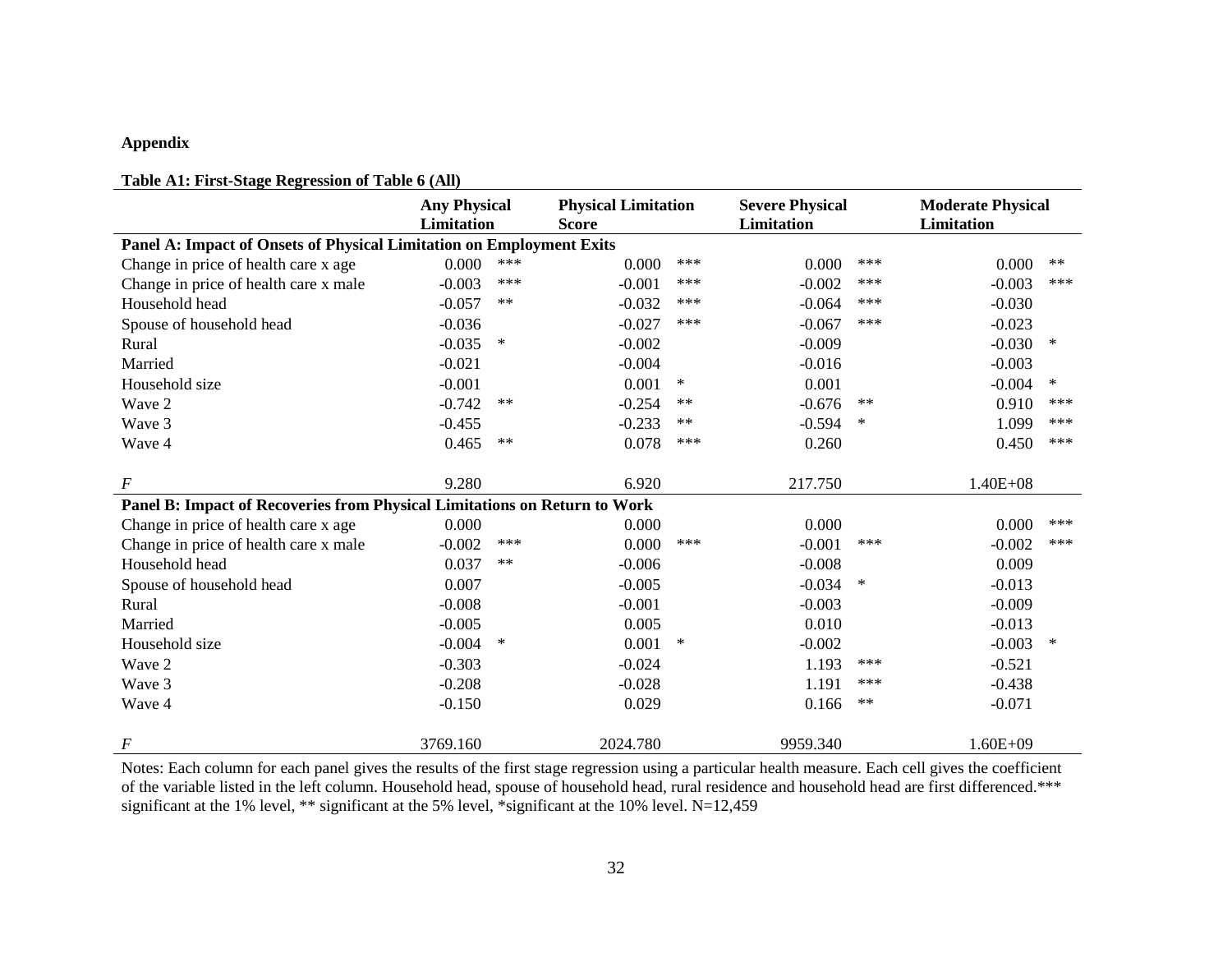# **Table A2: Determinants of attrition**

|                                              | (1)         | (2)         | (3)         | (4)         |
|----------------------------------------------|-------------|-------------|-------------|-------------|
|                                              |             |             |             |             |
| Any physical limitation                      | $-0.018$    |             |             |             |
|                                              | (0.017)     |             |             |             |
| Physical limitation score                    |             | $-0.058$    |             |             |
|                                              |             | (0.053)     |             |             |
| Severe physical limitation                   |             |             | $-0.035$    |             |
|                                              |             |             | (0.026)     |             |
| Moderate physical limitation                 |             |             |             | $-0.016$    |
|                                              |             |             |             | (0.019)     |
| Age                                          | 0.001       | 0.001       | 0.001       | 0.001       |
|                                              | (0.001)     | (0.001)     | (0.001)     | (0.001)     |
| Rural dummy                                  | 0.238       | 0.242       | 0.233       | 0.232       |
|                                              | (0.214)     | (0.217)     | (0.212)     | (0.217)     |
| Male dummy                                   | $-0.007$    | $-0.005$    | $-0.006$    | $-0.005$    |
|                                              | (0.028)     | (0.028)     | (0.028)     | (0.028)     |
| Married dummy                                | 0.004       | 0.005       | 0.004       | 0.004       |
|                                              | (0.028)     | (0.029)     | (0.028)     | (0.028)     |
| Household size                               | 0.004       | 0.004       | 0.004       | 0.004       |
|                                              | (0.003)     | (0.003)     | (0.003)     | (0.003)     |
| Head of the household dummy                  | $-0.153***$ | $-0.154***$ | $-0.154***$ | $-0.152***$ |
|                                              | (0.043)     | (0.044)     | (0.043)     | (0.043)     |
| Spouse of the head of the<br>household dummy | $0.091**$   | $0.090**$   | $0.090**$   | $0.092**$   |
|                                              | (0.046)     | (0.046)     | (0.046)     | (0.046)     |
| Constant                                     | $0.110**$   | $0.105**$   | $0.103**$   | $0.109**$   |
|                                              | (0.052)     | (0.051)     | (0.050)     | (0.052)     |
| Community fixed effects                      | Yes         | Yes         | Yes         | Yes         |
| Observations                                 | 5,103       | 5,103       | 5,103       | 5,103       |
| R-squared                                    | 0.231       | 0.231       | 0.231       | 0.231       |

Robust standard errors in parentheses.\*\*\*  $p<0.01$ , \*\*  $p<0.05$ , \*  $p<0.10$ .